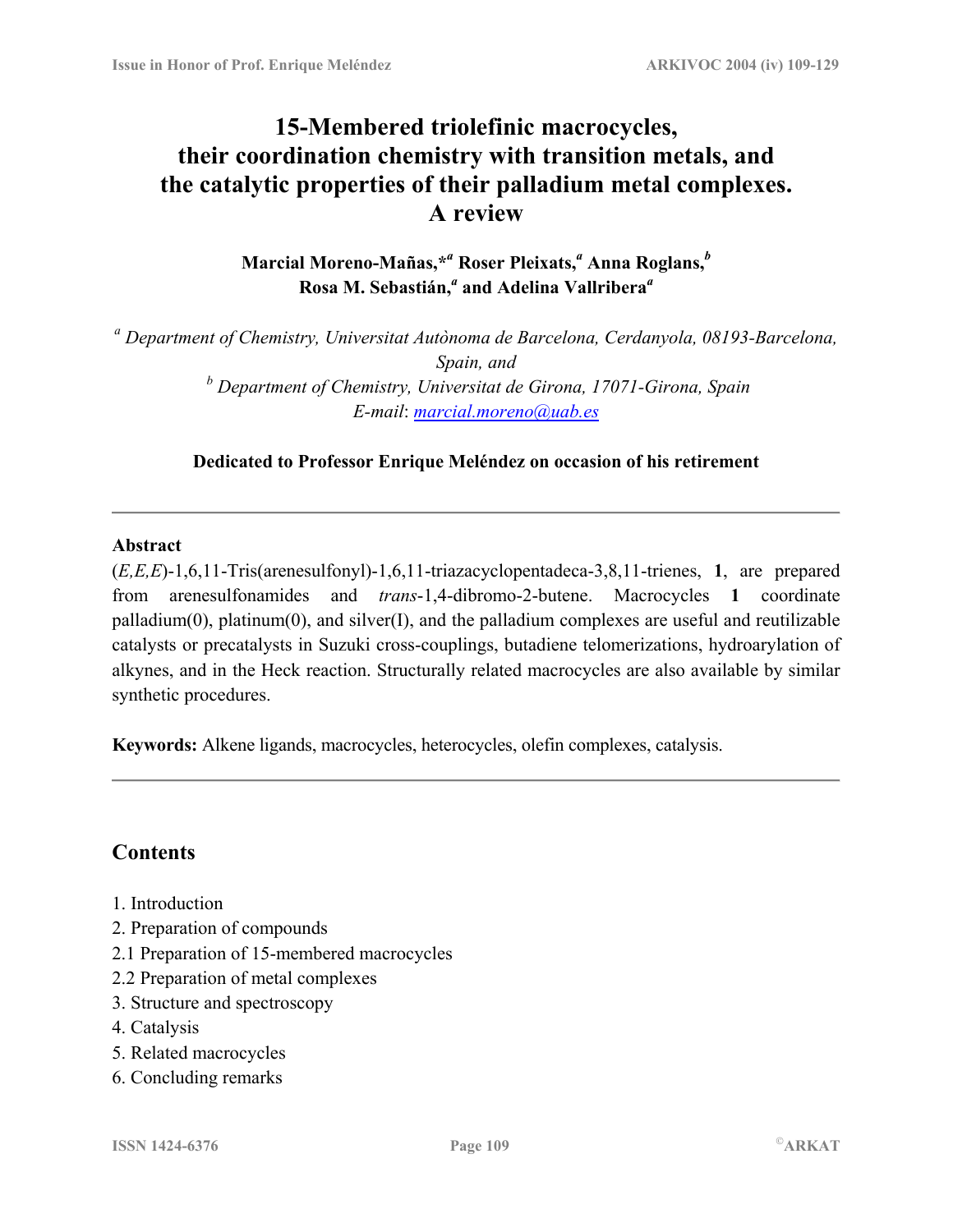## **1. Introduction**

Nitrogen-containing 15-membered macrocycles with endocyclic olefins are uncommon.<sup>1</sup> A few nitrogen-containing monoolefinic 15-membered rings have been prepared by metathesis.2



**Figure 1:** General Structure of macrocycles 1 and 2.

Macrocycles **1** (Figure 1) are structurally related to the 12-membered carbocyclic cyclododeca-1,5,9-trienes, **2**. Cyclotrienes **2** coordinate nickel(0) and are formed by trimerization of butadiene. The nickel complexes of **2** have played a fundamental role in catalysis and in organonickel chemistry.3

We discovered macrocycles **1** in a serendipitous manner when exploring the palladiumcatalyzed reaction of arenesulfonamides with 2-butene-1,4-diol biscarbonate (Scheme 1).<sup>4</sup> 10-, 15-, and 20-membered cycles were isolated and identified. One part of the 15-membered rings appeared in the form of their palladium(0) complexes **4** (*vide infra*). Due to the similarity of IR and NMR data of 15- and 20-membered macrocyles, MALDI-TOF mass spectrometry was fundamental in the identification of the products. $5$ 



Scheme 1. Formation of medium and large cycles in a palladium catalyzed Tsuji-Trost reaction<sup>4</sup>.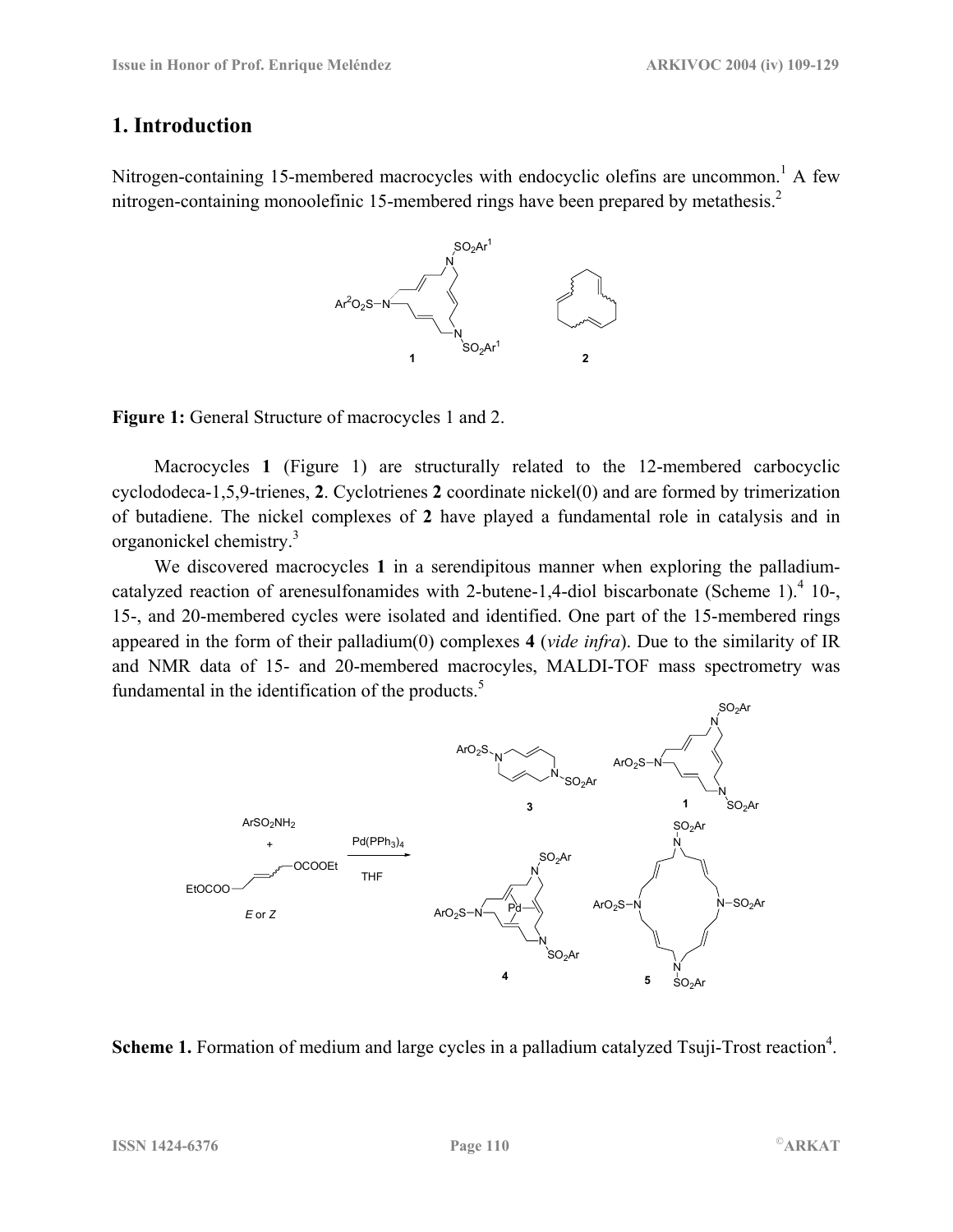We soon noticed that we had a new chemistry in our hands. Indeed, the three olefinic double bonds are excellent coordinating centers for some transition metals. Moreover, the nitrogen atoms are devoid of coordinating ability due to lone pair conjugation with the  $SO<sub>2</sub>$ group, therefore leaving all coordination capacity to the three olefins.

Moreover, a broad array of arenesulfonamides or their immediate precursors arenesulfonyl chlorides are commercially available. Therefore, other properties of the macrocycles can be tuned by introducing arene or heteroarene groups that improve or impart solubility, crystallinity, electrochemical properties, polymerization ability, certain types of reactivity, etcetera. Since preparation of **1** involves the use of *trans*-1,4-dibromo-2-butene, different structurally related macrocycles can be built up by working with, for example, *cis*-1,4-dibromo-2-butene or 1,2 bis(bromomethyl)benzene.

#### **2. Preparation of compounds**

#### **2.1 Preparation of 15-membered macrocycles**

Our group described in 1998 the first 15-membered triolefinc macrocycles **1**. 4 Since then, a broad array of compounds **1** had been prepared (Table 1 and Figure 2).



#### **Figure 2:** Substituents introduced in macrocycles 1.

Arenesulfonamides were chosen, so as to confer, enhance or modulate certain properties of the macrocycles. The presence of three isopropyl groups in the benzenesulfonyl moiety improves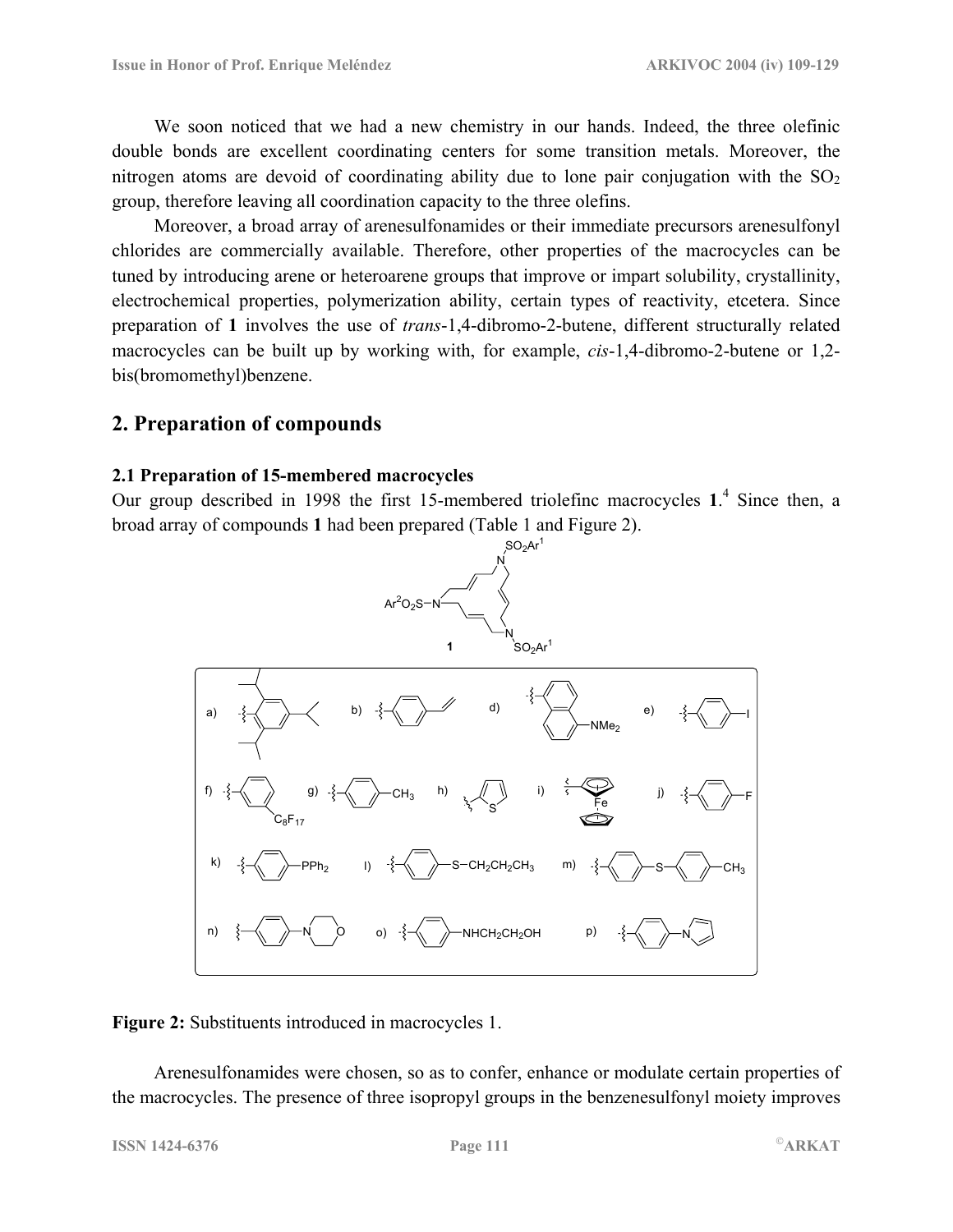solubility of macrocycles in classical organic solvents (**1aaa**, **1aab**, and **1aad**).<sup>4,6-8</sup> Instead, methyl groups impart crystallinity and permitted a X-ray study of **1ggg**. 7 Perfluorinated long chains were envisaged to improve the solubility of **1aff** in perfluorinated solvents.7 Complexes containing ferrocenyl (**1ggi**, **1gii**, **1iii**, **1iip**, and **1ipp**), thienyl (**1ggh**, **1ghh**) and 4-(pyrrol-1 yl)phenyl (**1iip**, **1ipp**, and **1ggp**) units have interest for electrochemical purposes.<sup>9,11,12</sup> From the point of view of applications of solid supports in catalysis, **1aab** has been used to prepare polymer **1aac** by copolymerization with styrene and divinylbenzene (*vide infra*).<sup>6</sup> We have also prepared macrocycle **1jjj**, featuring three fluorine atoms, that is a key intermediate for the synthesis of more elaborated macrocycles through aromatic nucleophilic substitution of the three fluorine atoms with phosphorus (**1kkk**), nitrogen (**1nnn**, **1ooo**), and sulphur (**1lll**, **1mmm**) nucleophiles.

| Entry          | Macrocycle | $Ar^1$                                                                             | $Ar^2$                                                                             | References     |
|----------------|------------|------------------------------------------------------------------------------------|------------------------------------------------------------------------------------|----------------|
| 1              | 1aaa       | $2,4,6-iPrC_6H_2-$                                                                 | $2,4,6-iPrC_6H_2-$                                                                 | 4, 6, 7, 8     |
| $\overline{2}$ | 1aab       | $2,4,6-iPrC_6H_2-$                                                                 | $4$ -CH <sub>2</sub> =CHC <sub>6</sub> H <sub>4</sub> -                            | 6, 7           |
| $\overline{3}$ | 1aac       | $2,4,6-iPrC_6H_2-$                                                                 | 4-Polymer- <sup>a</sup>                                                            | 6              |
| $\overline{4}$ | 1aad       | $2,4,6-iPrC_6H_2-$                                                                 | 5-Dimethylaminonaphthyl-                                                           | $\overline{7}$ |
| 5              | 1aee       | $4-I C6H4$ -                                                                       | $2,4,6$ -iPrC <sub>6</sub> H <sub>2</sub> -                                        | $\overline{7}$ |
| 6              | 1aff       | $3-C_8F_{17}C_6H_4$ -                                                              | $2,4,6-iPrC_6H_2-$                                                                 | $\overline{7}$ |
| $\overline{7}$ | 1ddd       | 5-Dimethylaminonaphthyl-                                                           | 5-Dimethylaminonaphthyl-                                                           | $\overline{7}$ |
| 8              | 1ggg       | $4$ -CH <sub>3</sub> C <sub>6</sub> H <sub>4</sub> -                               | $4$ -CH <sub>3</sub> C <sub>6</sub> H <sub>4</sub> -                               | $\overline{7}$ |
| 9              | 1ggh       | $4$ -CH <sub>3</sub> C <sub>6</sub> H <sub>4</sub> -                               | 2-Thienyl-                                                                         | $\overline{7}$ |
| 10             | 1ghh       | 2-Thienyl-                                                                         | $4$ -CH <sub>3</sub> C <sub>6</sub> H <sub>4</sub> -                               | $\overline{7}$ |
| 11             | 1ggi       | $4$ -CH <sub>3</sub> C <sub>6</sub> H <sub>4</sub> -                               | Ferrocenyl-                                                                        | 9, 11          |
| 12             | 1gii       | Ferrocenyl-                                                                        | $4$ -CH <sub>3</sub> C <sub>6</sub> H <sub>4</sub> -                               | 9              |
| 13             | 1iii       | Ferrocenyl-                                                                        | Ferrocenyl-                                                                        | 9              |
| 14             | $1$ jjj    | $4$ -FC <sub>6</sub> H <sub>4</sub> -                                              | $4$ -FC <sub>6</sub> H <sub>4</sub> -                                              | 10             |
| 15             | 1kkk       | $4-Ph_2PC_6H_4-$                                                                   | $4-Ph_2PC_6H_4-$                                                                   | 10             |
| 16             | 1III       | 4-CH <sub>3</sub> CH <sub>2</sub> CH <sub>2</sub> SC <sub>6</sub> H <sub>4</sub> - | 4-CH <sub>3</sub> CH <sub>2</sub> CH <sub>2</sub> SC <sub>6</sub> H <sub>4</sub> - | 10             |
| 17             | 1mmm       | $4 - CH_3C_6H_4 - S - C_6H_4 -$                                                    | $4 - CH_3C_6H_4 - S - C_6H_4 -$                                                    | 10             |
| 18             | 1nnn       | 4-(Morpholino)phenyl-                                                              | 4-(Morpholino)phenyl-                                                              | 10             |
| 19             | 1000       | 4-(HOCH <sub>2</sub> CH <sub>2</sub> NH)C <sub>6</sub> H <sub>4</sub> -            | $4-(HOCH2CH2NH)C6H4$ -                                                             | 10             |
| 20             | 1iip       | Ferrocenyl-                                                                        | 4-(Pyrrol-1-yl)phenyl-                                                             | 12             |
| 21             | 1ipp       | 4-(Pyrrol-1-yl)phenyl-                                                             | Ferrocenyl-                                                                        | 12             |
| 22             | 1ggp       | $4$ -CH <sub>3</sub> C <sub>6</sub> H <sub>4</sub> -                               | 4-(Pyrrol-1-yl)phenyl-                                                             | 12             |

|  |  | <b>Table 1.</b> Summary of all- <i>trans</i> 15-membered macrocycles 1 synthesized. |  |
|--|--|-------------------------------------------------------------------------------------|--|
|  |  |                                                                                     |  |

<sup>a</sup> Polymer of **1aab** with styrene and divinylbenzene.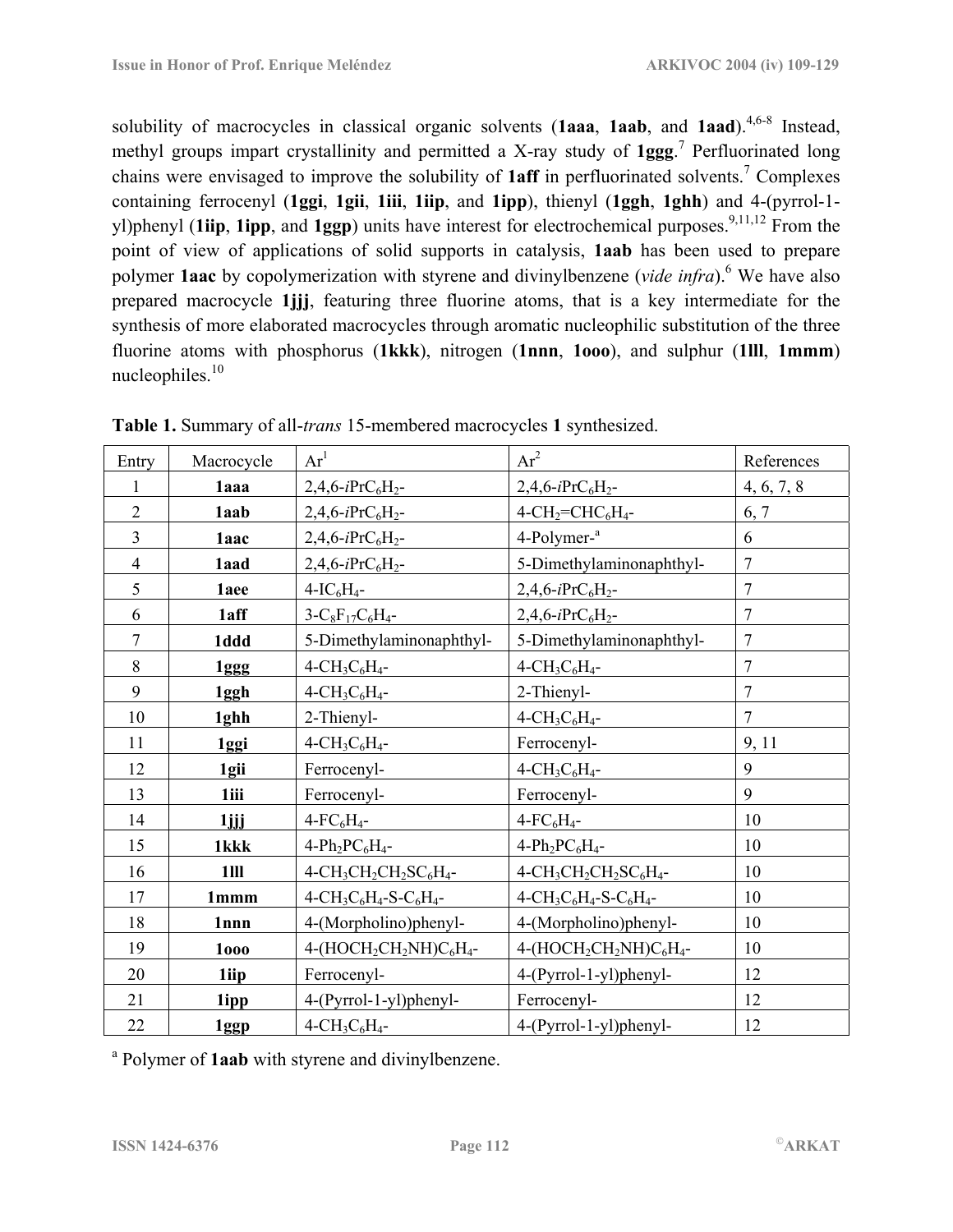We have reported three different synthetic pathways "a", "b", and "c" for the synthesis of the triazatriolefinic macrocycles **1** based on three different disconnecting approaches for the final condensation step (Figure 3).<sup>7</sup>

In our initial synthesis corresponding to pathway "a" (Scheme 2), reaction of arenesulfonamides with *trans*-1,4-dibromo-2-butene gave a mixture of monosulfonamides **7** and bis-sulfonamides **6**. Condensation of **6** with different arenesulfonamides was straightforward and led to the formation of macrocycles **1aaa**, **1aab**, **1aad**, **1aee**, **1ddd**, **1ggh**, **1jjj**. The main problem of this synthesis is that bis-sulfonamides **6** are obtained as minor products. Optimization of this step has not been possible. However, compounds **6** can be obtained by reaction of bisarenesulfonamides **8** with excess *trans*-1,4-dibromobutene (Scheme 2).7



**Figure 3:** Retrosynthetic pathway for macrocycles **1**.



**Scheme 2.** Preparation according to pathway "a". Reagents and conditions: i.- NaH, DMF, then BrCH<sub>2</sub>CH=CHCH<sub>2</sub>Br, 90°C; ii.- column chromatography on silica gel; iii.- K<sub>2</sub>CO3, refluxing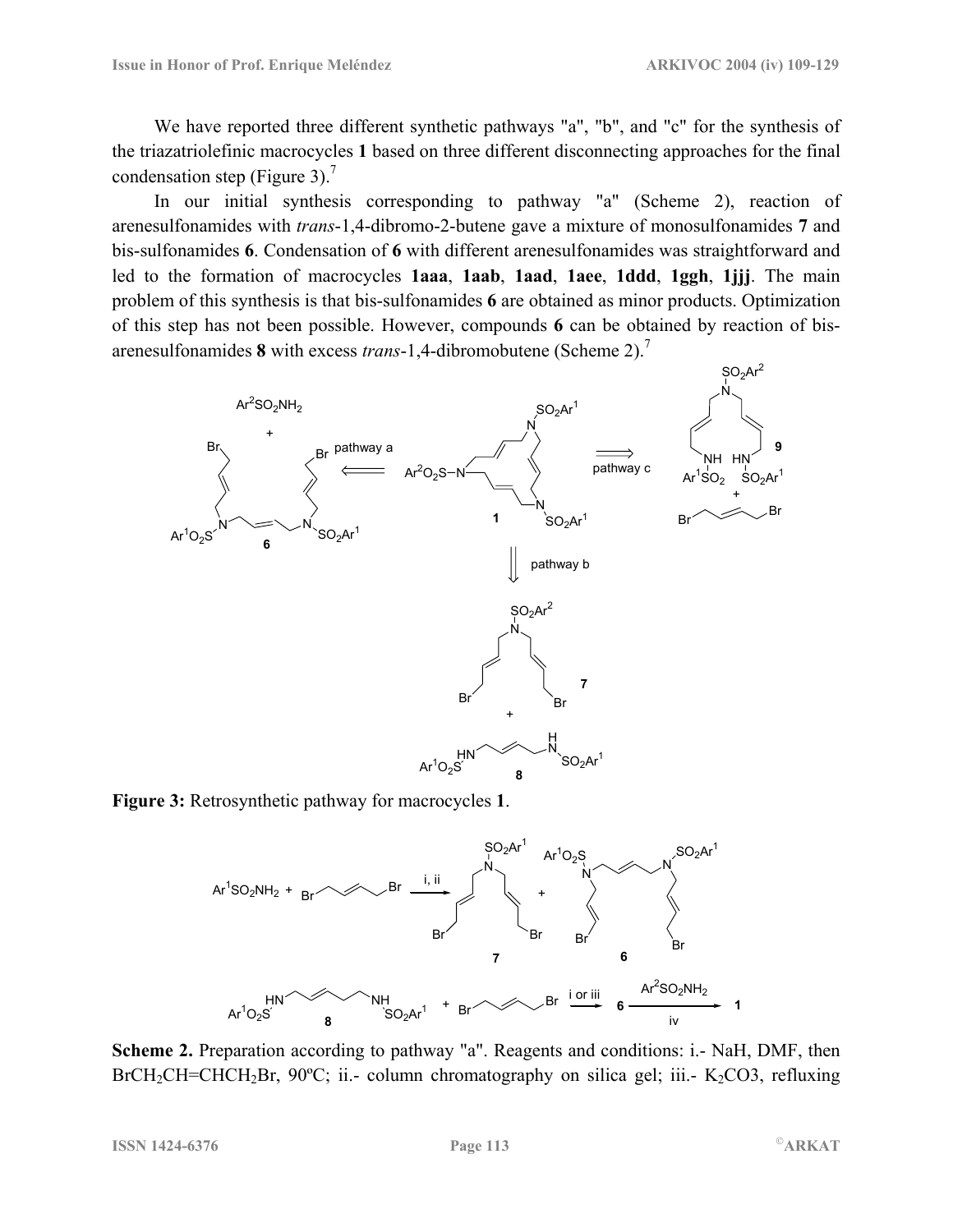acetonitrile, then BrCH2CH=CHCH2Br (8 equiv); iv.- NaH, DMF over arenesulfonamide, then **6**, 90ºC.

Since in the first step of pathway "a" monosulfonamides **7** were obtained as major products, we soon envisaged another approach (Scheme 3). The preparation of macrocycles **1aaa**, **1ghh** and **1jjj** was achieved by reaction of the more abundant **7** with **8**. 7,10 Compound **8** was prepared by two different ways. One way is based in the diarenesulfonylation of 2-butene-1,4-diamine, which was prepared by a Gabriel reaction using *trans*-1,4-dibromo-2-butene.<sup>6</sup> Another way consists of a nucleophilic substitution reaction between two equivalents of **10** and *trans*-1,4-dibromo-2-butene to obtain **11**. 6 Deprotection of **11** gave quantitative yields of **8**.



**Scheme 3.** Preparation according to pathway "b". Reagents and conditions: i.- (tert-BuOCO)<sub>2</sub>O, Et<sub>3</sub>N, DMAP (0.1 equiv), dichloromethane; ii.  $K_2CO_3$ , acetonitrile, reflux or  $K_2CO_3$ , DMF, room temperature, then trans-1,4-dibromo-2-butene (0.5 equiv); iii.- TFAA, dichloromethane, room temperature; iv.- DMF, 80 ºC; v.- 80% hydrazine, ethanol, reflux; vi.- KOH, H2O; vii. diethyl ether; viii.- NaH, DMF over 8, then 7, 90 ºC.

Alternatively, macrocycles **1aff**, **1ggg**, **1ggi**, **1gii**, **1iii**, **1iip**, **1ipp,** and **1ggp** have been obtained in excellent yields by synthetic pathway "c" (Scheme 4). For the preparation of **9** the NH2 groups must be protected in **10** and **12** to avoid *N*-dialkylation in step ii, and to obtain a successful reaction between **12** and the arenesulfonamide (step iii).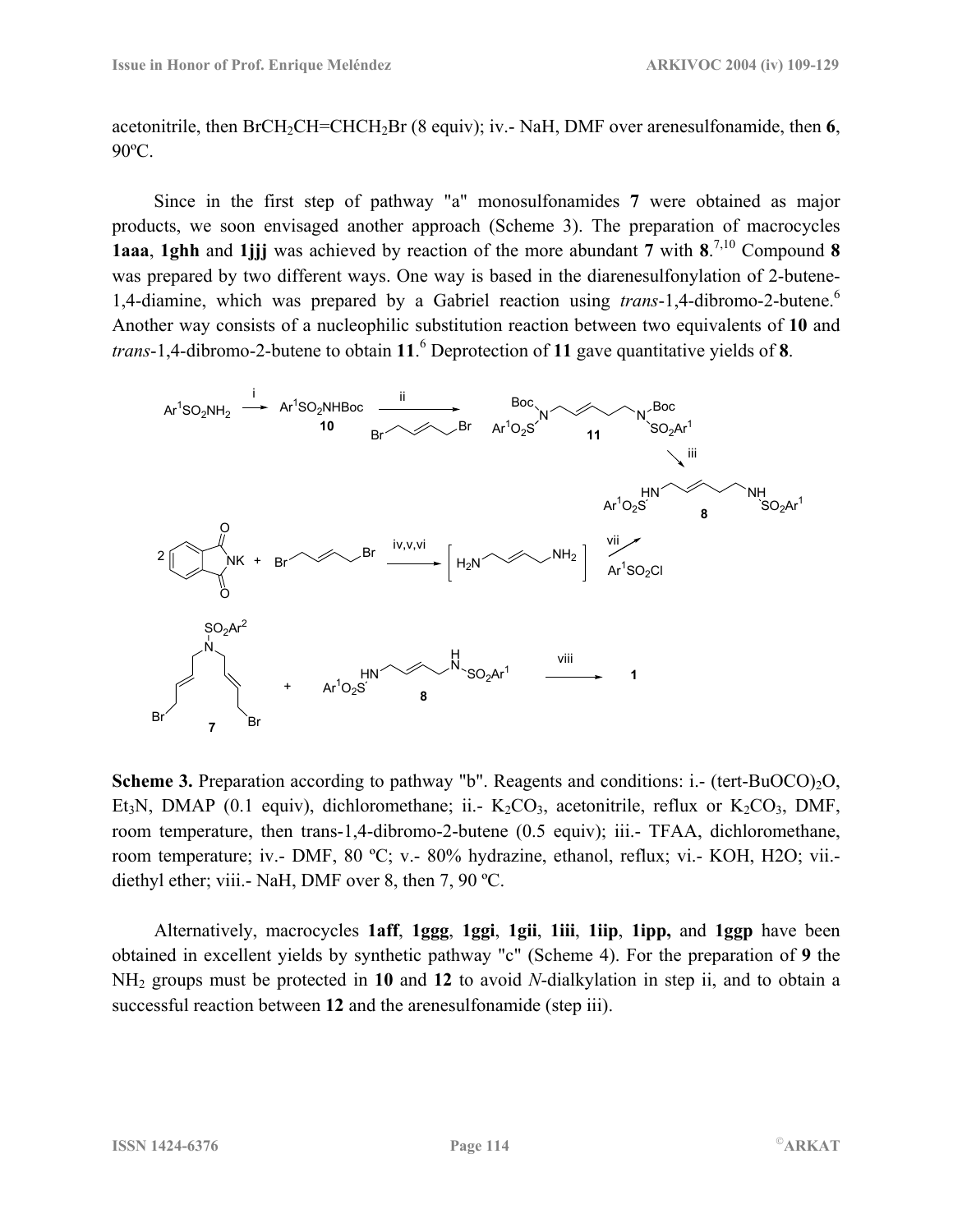

**Scheme 4.** Preparation according to pathway "c". Reagents and conditions: i.- (tert-BuOCO)<sub>2</sub>O, Et<sub>3</sub>N, DMAP (0.1 equiv), dichloromethane; ii. -  $K_2CO_3$ , acetonitrile, trans-1,4-dibromo-2-butene (4 equiv), reflux; iii.  $K_2CO_3$ , acetonitrile, arenesulfonamide (0.5 equiv), reflux; iv. TFAA, dichloromethane, room temperature; v.  $K_2CO_3$ , refluxing acetonitrile, trans-1,4-dibromo-2butene (4 equiv).

All three pathways "a", "b", and "c" are good enough. However, pathway "c" seems to be most convenient because of its versatility and it is the recommended one.

Moreover, further possibilities are offered by macrocycle **1jjj**, containing three fluorine atoms susceptible of substitution by nucleophiles. This pivotal compound has permitted us to increase the vast array of substituents possible (Scheme 5).



**Scheme 5.** Nucleophilic aromatic substitution on **1jjj**.

#### **2.2 Preparation of metal complexes**

The coordination ability of all-*trans* triazatriolefinic macrocycles with transition metals through the three double bonds, has been also studied. Thus, we have prepared a large amount of different transition metal macrocyclic complexes (Table 2). The palladium complexes **4** are obtained either by ligand-exchange using  $Pd(PPh_3)_4$  or  $Pd(dba)_2$  as sources of metal<sup>4,6,8,11-15</sup> or by in situ reduction of PdCl<sub>2</sub> with hydrazine in the presence of the macrocycle.<sup>10</sup> Excellent results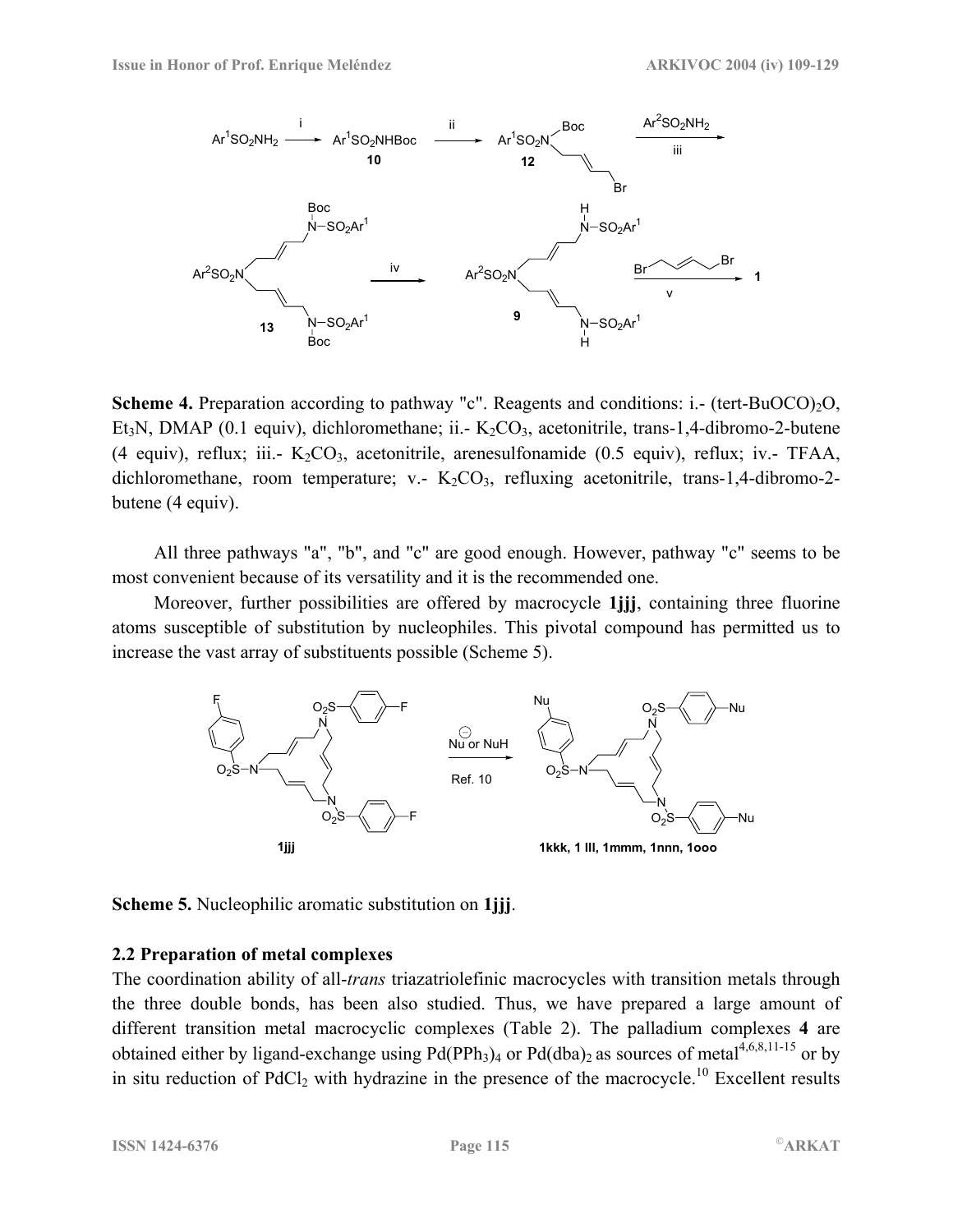are obtained with Pt(PPh<sub>3</sub>)<sub>4</sub> to prepare platinum complexes 14, and less stable silver complexes **15** have been prepared from AgBF4.



**Figure 4:** Palladium(0), platinum(0), and silver(I) complexes.

**Table 2.** Summary of transition metal complexes **4, 14** and **15** of all-*trans* 15-membered macrocycles **1**.

| Entry          | Applications in catalysis<br><b>Transition Metal Complexes</b> |                                 | References |
|----------------|----------------------------------------------------------------|---------------------------------|------------|
| 1              | 4aaa                                                           | Cross-coupling type reactions,  |            |
|                |                                                                | Butadiene telomerization        |            |
| $\overline{2}$ | 4aac                                                           | Heterogeneous catalyst as above | 6          |
| 3              | 4aff                                                           |                                 | 13         |
| 4              | 4ddd                                                           |                                 | 13         |
| 5              | 4ggg                                                           | Alkyne hydroarylation           | 13, 15     |
| 6              | 4ggi                                                           | Cross-coupling reaction,        | 9, 11      |
|                |                                                                | Heck reaction                   |            |
| $\overline{7}$ | 4gii                                                           |                                 | 9          |
| 8              | 4iii                                                           |                                 | 9          |
| 9              | 4kkk                                                           |                                 | 10         |
| 10             | 4iip                                                           | Cross-coupling type reactions   | 12         |
| 11             | 4ipp                                                           | Cross-coupling type reactions   | 12         |
| 12             | 4ggp                                                           |                                 | 12         |
| 13             | 14aaa                                                          |                                 | 13         |
| 14             | 14ggg                                                          |                                 | 13         |
| 15             | 15aaa                                                          |                                 | 13         |
| 16             | 15ggg                                                          |                                 | 13         |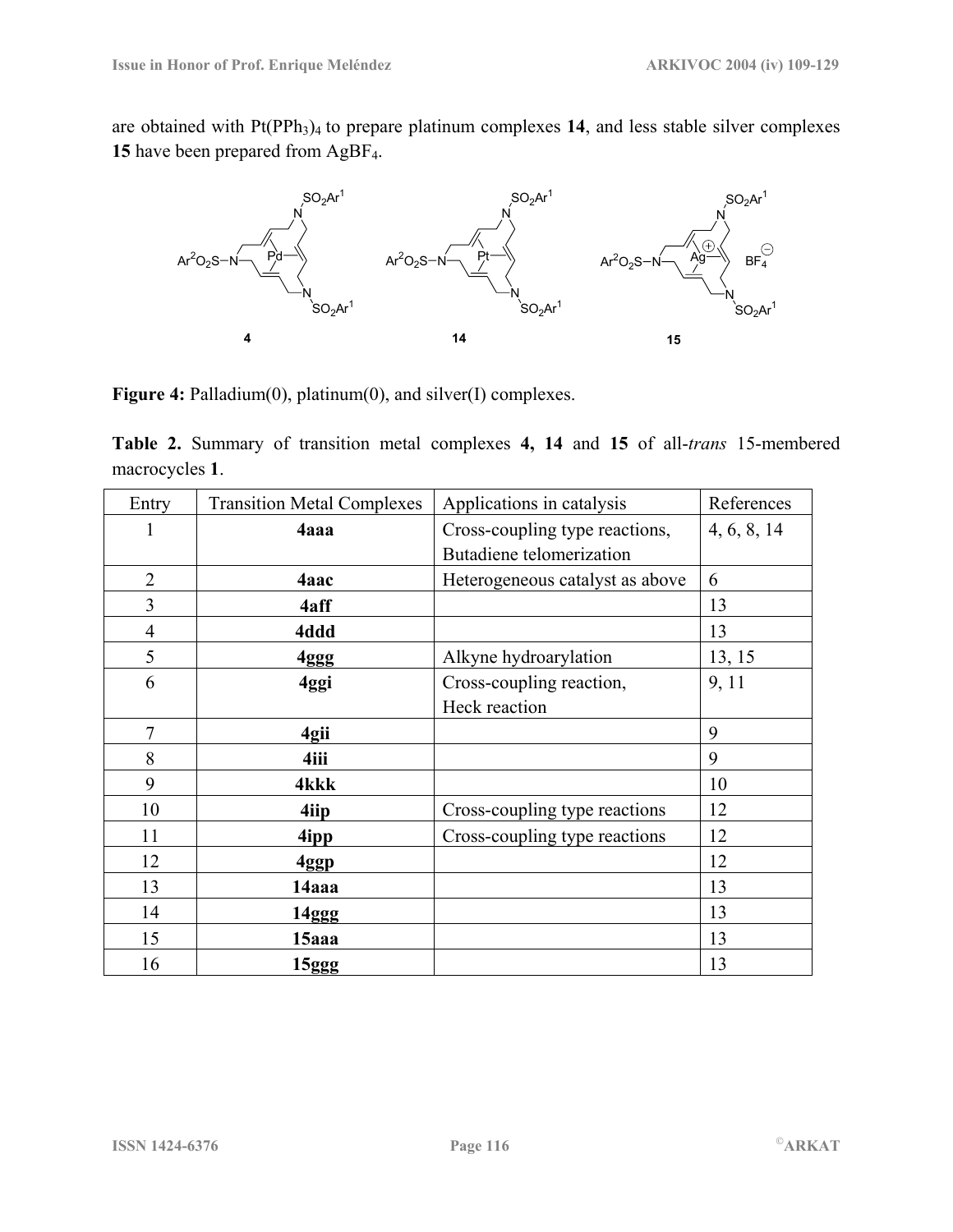## **3. Structure and spectroscopy**

The structure of palladium complexes **4** has intrigued us since the moment of their discovery. As an example, significant  $^{13}C$  and  $^{1}H$  NMR data for compound **4aaa**, as well as for their uncomplexed macrocyclic ligand **1aaa** are summarized in Figure 5. The free ligand **1aaa**  presented in its <sup>1</sup>H NMR spectrum only one signal at  $\delta$  3.77 for the twelve methylene protons, and in its <sup>13</sup>C NMR spectrum only one signal at  $\delta$  49.2 for the six methylene carbons; for the olefinic part, the <sup>1</sup>H NMR spectrum showed one olefinic signal at  $\delta$  5.79 for the six olefinic protons and the <sup>13</sup>C NMR spectrum presented only one signal at  $\delta$  123.9. All these data suggest that compound **1aaa** has an averaged  $C_3$  axis of symmetry. In contrast, complex **4aaa** presented two magnetically equivalent olefinic systems with magnetically non-equivalent protons at δ 2.80 (H<sub>a</sub>, apparent t,  $J = 12.4$  Hz, 2H) and  $\delta$  4.10 (H<sub>b</sub>, dd,  $J = 12.4$  Hz and 11.1 Hz, 2H) plus a different olefinic system with magnetically equivalent protons at  $\delta$  3.85 (H<sub>c</sub>, apparent d,  $J = 9.5$ ) Hz, 2H). The strong upfield shift of olefinic signals as well as the *trans* coupling constant value of *ca.* 12 Hz are normal for olefin-Pd(0) complexes such as the palladium bis(dibenzylidene)acetone.16 2D NOESY experiments confirmed the *trans*-stereochemistry of the olefins. Clearly the third olefinic system in the ring is also coordinated to palladium but in a different way. <sup>13</sup>C NMR spectrum showed also three different olefinic carbon atoms (79.2, 79.3) and 83.7) shifted by  $\Delta \delta_c = 40$ -44 ppm upfield as compared to the free ligand **1aaa**. These facts suggest that the presence of the palladium atom breaks the symmetry of the compound and the complexation of palladium by one olefin is different with respect to the other two.



**Figure 5:** Significant <sup>1</sup>H and <sup>13</sup>C NMR signals for compound **1aaa** and their palladium(0) complex **4aaa**.

The same behavior is evident for other macrocycles containing three identical aryl groups on the basis of similar NMR spectra, and also for the corresponding platinum(0) complexes, **14**. Since the silver complexes **15** were not stable, they could not be studied in depth. Selected NMR data for complexes **4** and **14** are tabulated in Table 3.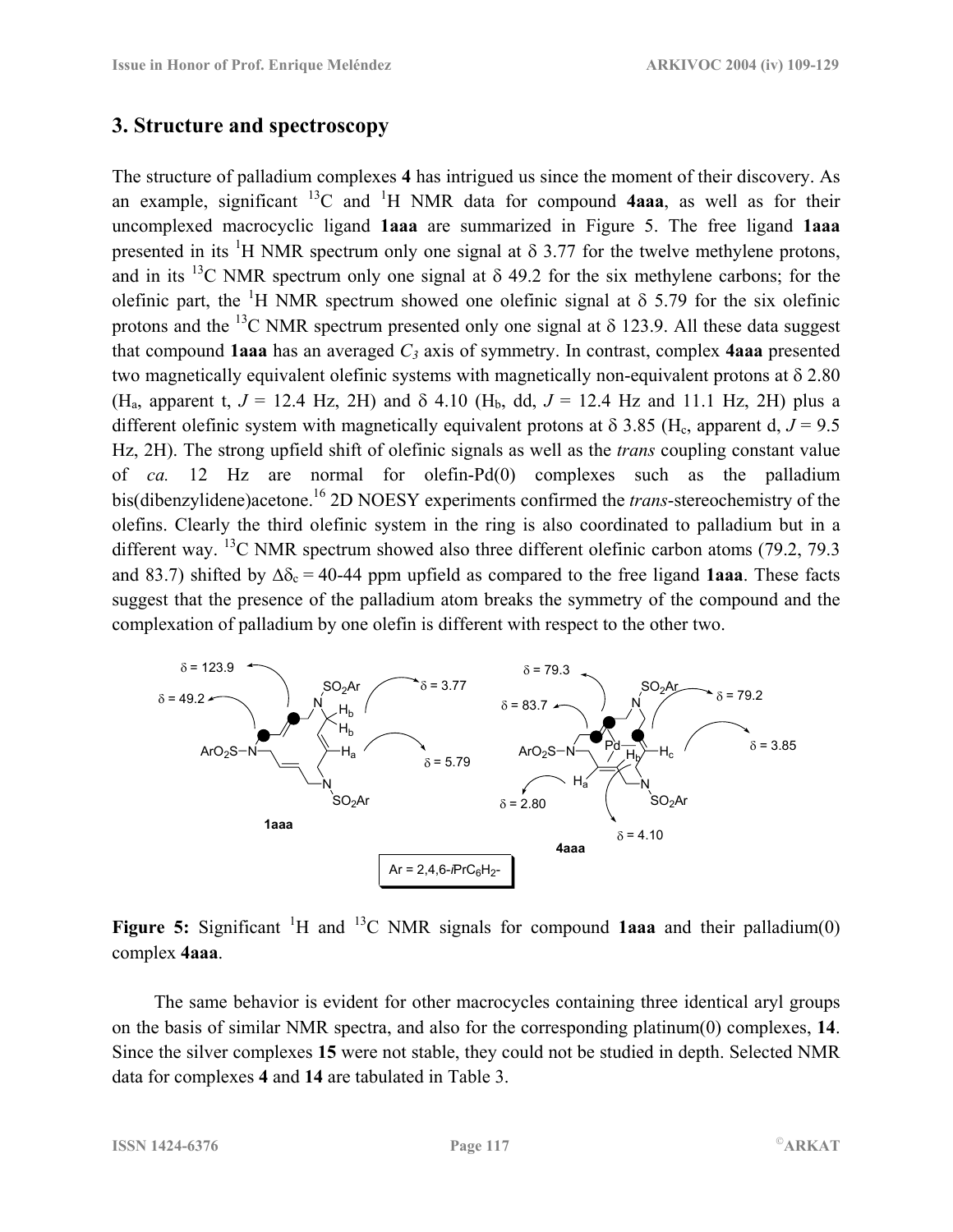| Metal<br>Complexes | <sup>1</sup> H NMR data     |                             | $13$ C NMR Data     |                      |
|--------------------|-----------------------------|-----------------------------|---------------------|----------------------|
|                    | Olefinic protons            | Methylene protons           | Olefinic<br>carbons | Methylene<br>carbons |
| 4aaa               | $2.80$ (t, $J12.4$ )        | $1.52$ (dd, $J$ 15.6, 11.1) | 79.3,<br>79.2,      | 43.8, 46.5,          |
|                    | 3.85 (d, $J$ 9.5)           | $1.58$ (dd, $J$ 15.3, 9.5)  | 83.7                | 47.9                 |
|                    | $4.10$ (dd, $J$ 12.4, 11.1) | $3.05$ (dd, $J$ 12.6, 12.4) |                     |                      |
|                    |                             | 4.22 (dd, $J$ 15.6, 3.2)    |                     |                      |
|                    |                             | $4.30$ (d, $J15.3$ )        |                     |                      |
|                    |                             | 4.55 (d, $J$ 12.6)          |                     |                      |
| 4ddd <sup>b</sup>  | $2.93 - 2.98$ (m)           | $1.86 - 2.02$ (m)           | 79.8,<br>79.6,      | 45.8, 48.0,          |
|                    | $3.79 - 3.82$ (m)           | $3.18$ (dd, $J$ 14.0, 10.7) | 83.9                | 49.2                 |
|                    | $4.01 - 4.12$ (m)           | 4.63 (t, $J$ 13.5)          |                     |                      |
|                    |                             | 4.89 (d, $J$ 13.5)          |                     |                      |
| 4ggg               | $2.79$ (t, $J11.7$ )        | $1.50 - 1.80$ (m)           | 78.5,<br>78.7,      | 45.1, 48.2,          |
|                    | $3.75$ (m)                  | 1.63 (dd, $J$ 14.3, 10.7)   | 82.8                | 49.5                 |
|                    | $3.93 - 4.03$ (m)           | $3.07$ (dd, $J$ 14.2, 11.3) |                     |                      |
|                    |                             | 4.62 (d, $J$ 14.3)          |                     |                      |
|                    |                             | 4.64 (d, $J$ 14.3)          |                     |                      |
|                    |                             | 4.78 (d, $J$ 14.3)          |                     |                      |
| 4iii               | $2.64$ (t, $J11$ )          | $1.42 - 1.59$ (m)           | 78.5,<br>78.8,      | 45.6, 48.6,          |
|                    | $3.47 - 3.73$ (m)           | $2.90$ (dd, $J$ 14.0, 11.0) | 83.0                | 49.8                 |
|                    | $3.74 - 3.88$ (m)           | $4.24 - 4.47$ (m)           |                     |                      |
| $4$ kk $k^b$       | $2.84$ (m)                  | 1.80(m)                     |                     |                      |
|                    | $3.72 \; (m)$               | 3.10(m)                     | not                 | not                  |
|                    | $3.95$ (m)                  | $4.64$ (m)                  | registered          | registered           |
|                    |                             | $4.78$ (m)                  |                     |                      |
| $14$ aaa $b$       | $2.49$ (t, $J11.1$ )        | $1.84$ (m)                  | 62.9,               | 63.4, 43.1, 45.6,    |
|                    | 3.38 (d, $J$ 8.6)           | $3.14$ (t, $J11.1$ )        | 69.7                | 47.0                 |
|                    | $4.36 - 4.40$ (m)           | $3.58$ (dt, $J$ 12.5, 3.8)  |                     |                      |
|                    |                             | 4.45 (d, $J$ 14.7)          |                     |                      |
|                    |                             | 4.82 (d, $J$ 12.4)          |                     |                      |
| 14ggg              | $2.07$ (td, $J$ 13.3, 2.3)  | $1.34$ (dd, $J$ 14.0, 10.9) | 63.2,<br>62.7,      | 44.3, 47.2,          |
|                    | $3.22 - 3.25$ (m)           | $1.35 - 1.46$ (m)           | 69.0                | 48.5                 |
|                    | $3.41$ (td, $J11.6, 3.8$ )  | $2.98$ (dd, $J$ 13.6, 11.5) |                     |                      |
|                    |                             | 4.58 (dd, $J$ 14.0, 3.8)    |                     |                      |
|                    |                             | 4.62 (d, $J$ 12.0)          |                     |                      |
|                    |                             | $5.02$ (d, $J$ 12.7)        |                     |                      |

Table 3. Selected NMR data<sup>a</sup> for complexes 4 and 14 bearing three identical aryl units.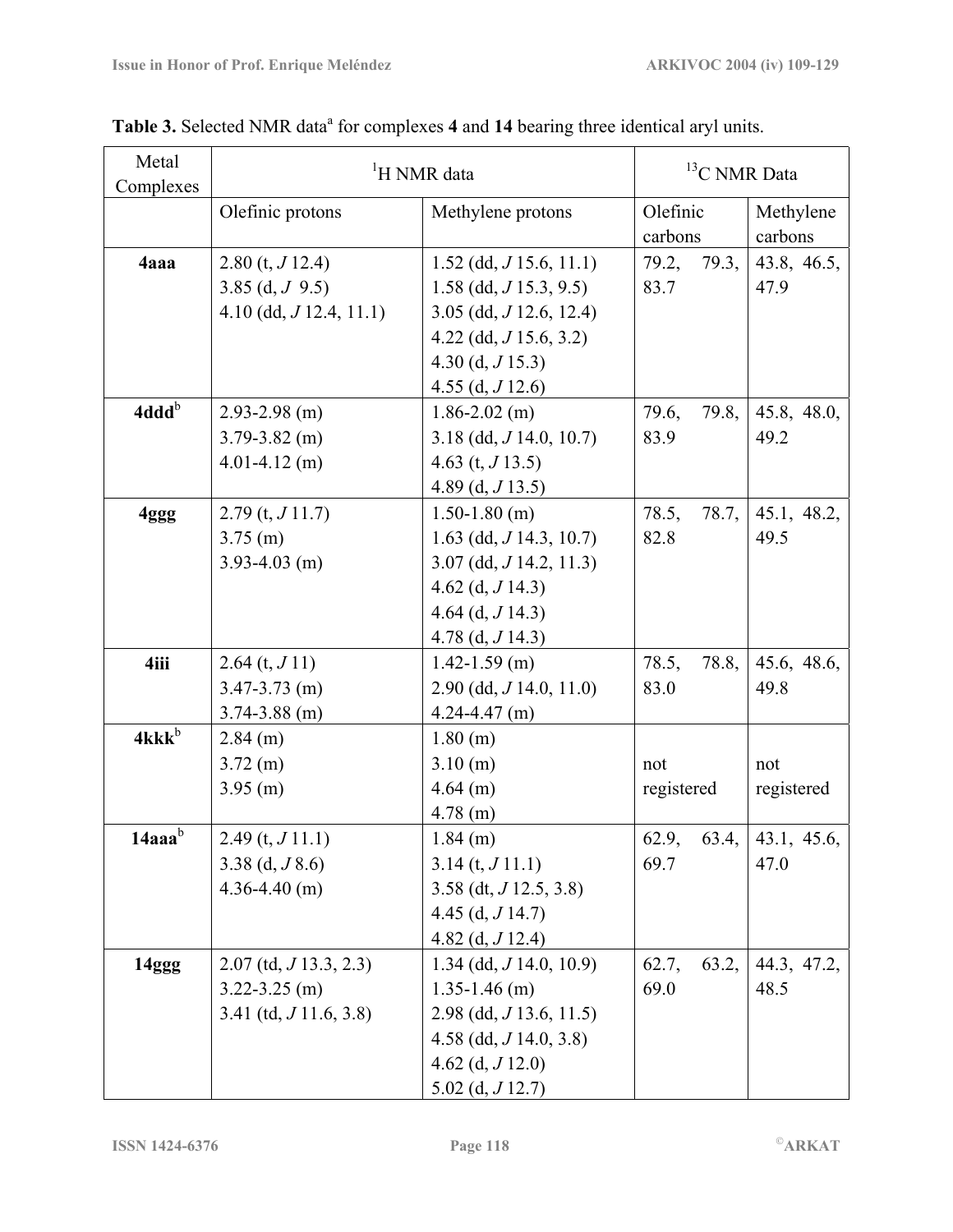<sup>a</sup> Chemical shifts and coupling constants were determined by selective 1D TOCSY experiments. <sup>b</sup> Assignment of chemical shifts for olefinic and methylenic protons has been done by similarity with compounds **4aaa**, **4ggg**, **4iii**, and **14ggg** that have undergone a full NMR analysis.

Strong evidence in support of these facts was secured by X-ray diffraction for **4ggg** and **14ggg**. In **4ggg** the middle point of the olefinic bonds and the metal center are all situated in the same plane and thus the coordination of the metal center is planar trigonal. The complex is not symmetrical, and, as it has been seen by NMR data, it lacks a C*3* symmetry axis. Two C=C bonds are longer than in the corresponding free ligand **1aaa**. However, the third C=C bond is shorter that the other two in the complex, suggesting that complexation with one olefin is weaker than complexation by the other two.

In complexes 4 possessing two different aryl units  $(Ar^1 \neq Ar^2)$  two isomers exist depending on which substituent occupies the position opposite to the singular olefin. The  $^{13}$ C NMR spectra confirm the existence of isomers in solution: three carbon signals are found for a symmetrical isomers, but six more signals were found for isomer lacking symmetry elements. Selected  $^{13}C$ NMR data for complexes **4** bearing two different aryl units are shown in Table 4. Further structural studies based on complexes **4** with three different aryl units are in progress.

| Complexes | Olefinic carbon atoms                                | Methylene carbon atoms        |  |
|-----------|------------------------------------------------------|-------------------------------|--|
| 4aff      | 77.6, 77.9, 78.6, 78.8, 79.7, 79.9, 81.9, 82.8, 84.4 | 34.1, 43.7, 45.2, 45.4, 46.3, |  |
|           |                                                      | 47.6, 48.2, 49.3, 49.5        |  |
| 4ggi      | 78.1, 78.2, 78.3, 78.4, 78.6, 78.7, 82.5, 82.6, 82.9 | 45.1, 48.1, 48.2, 49.3, 49.4  |  |
| 4gii      | 78.0, 78.2, 78.3, 78.4, 78.7, 82.4, 82.7, 82.8       | 45.1, 48.1, 48.2, 49.4, 49.5  |  |
| 4iip      | 77.8, 78.1, 78.4, 78.6, 78.7, 78.9, 82.2, 82.9, 83.1 | 45.1, 45.2, 48.1, 48.2, 49.3, |  |
|           |                                                      | 49.4, 49.5                    |  |
| 4ggp      | 78.1, 78.3, 78.5, 78.6, 78.7, 78.8, 82.4, 82.9, 83.0 | 45.0, 45.2, 48.2, 49.4        |  |

**Table 4.** Selected 13C NMR spectroscopic data for complexes **4** bearing two different aryl units.

We chose Matrix-Assisted Laser Desorption/Ionization, time-of-flight (MALDI-TOF) and Electrospray Ionization Mass Spectrometry (ESI-MS) as analytical mass spectrometric techniques to identify complexes of type **4**, **14**, and **15**. Both techniques allow heavy molecules to be efficiently ionized and vaporized without degradation. Initially, MALDI-TOF mass spectrometry allowed the direct determination of the extent of macrocyclic and linear oligomer formation in the palladium(0)-catalyzed allylation of arenesulfonamides with 2-butene-1,4-diol biscarbonate<sup>5</sup> (Scheme 1). Later on, mass spectroscopic investigations were performed to elucidate the structure of all complexes. Compounds of type **4**, **14**, and **15** were easily identified by the characteristic isotope distribution of the metal. Isotopic abundance of clusters was compared with calculated values. Figure 6 displays a positive-ion electrospray mass spectrum of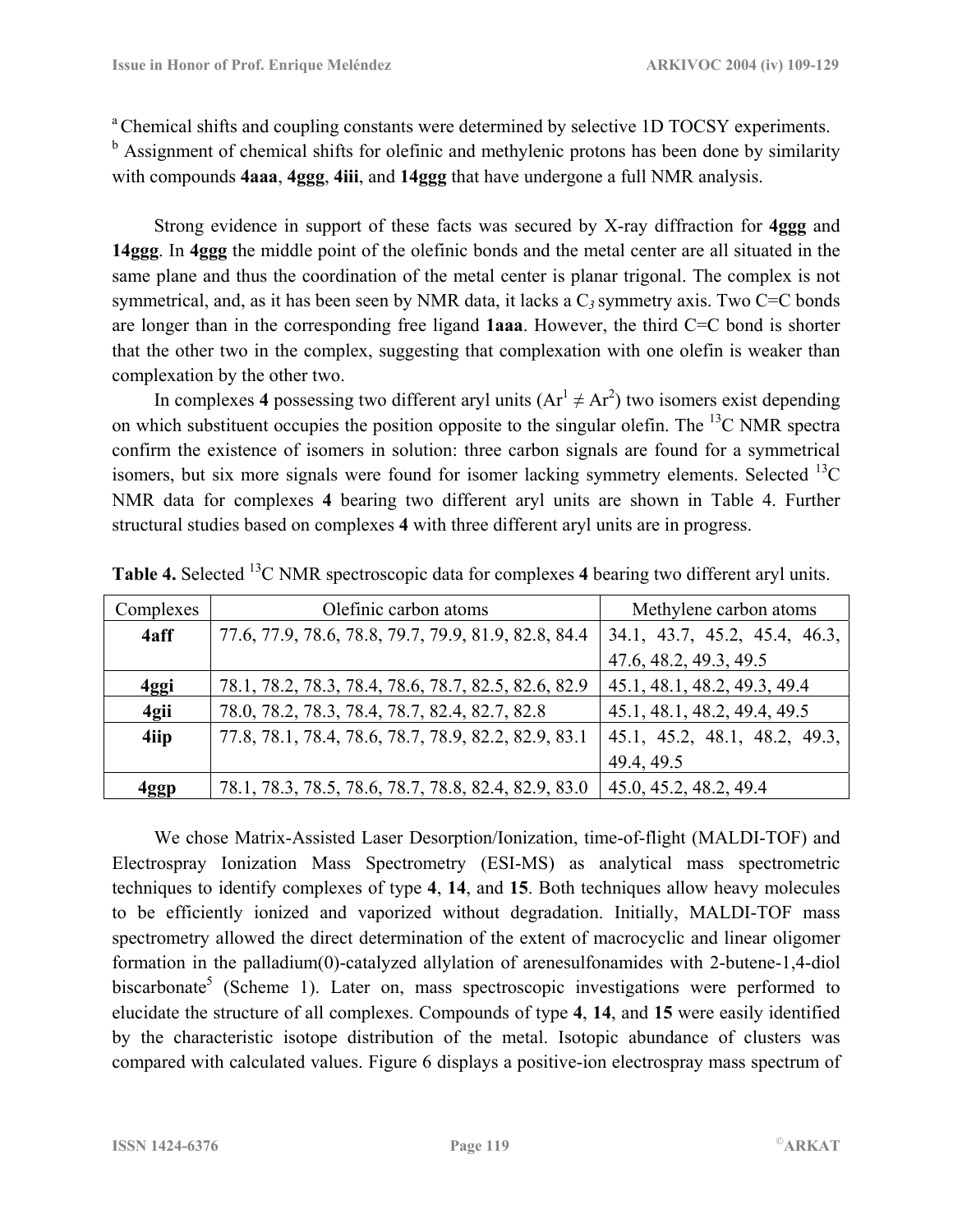complex 14ggg showing one peak at  $m/z$  865 corresponding to  $[M + H]^{+}$ . The inset shows the isotope distribution pattern for the  $m/z$  864 ion corresponding to [M]<sup>+</sup>.



**Figure 6:** Positive-ion electrospray mass spectrum of complex **14ggg** in  $CH_3CN/H_2O$  (70/30) + 0.05% TFA. The inset shows the calculated isotope pattern for the  $[M]^{+}$  ion ( $m/z$  864).

## **4. Catalysis**

Phosphine-free triolefinic palladium complexes **4**, being air and moisture stable, were considered good candidates as recoverable  $Pd(0)$  catalysts. We first tested<sup>6</sup> complex **4aaa** as catalyst in the Suzuki-type cross-coupling.17 Thus, cinnamyl bromide, **16,** reacts with arene boronic acids, **17ae**, affording diarylpropenes **18a-e** in good yields (Scheme 6). The reactions were performed with unoptimized 4-5% molar of catalyst in toluene at 80-90º in the presence of potassium carbonate as base. In all cases the complex **4aaa** was quantitatively recovered by column chromatography on silica gel.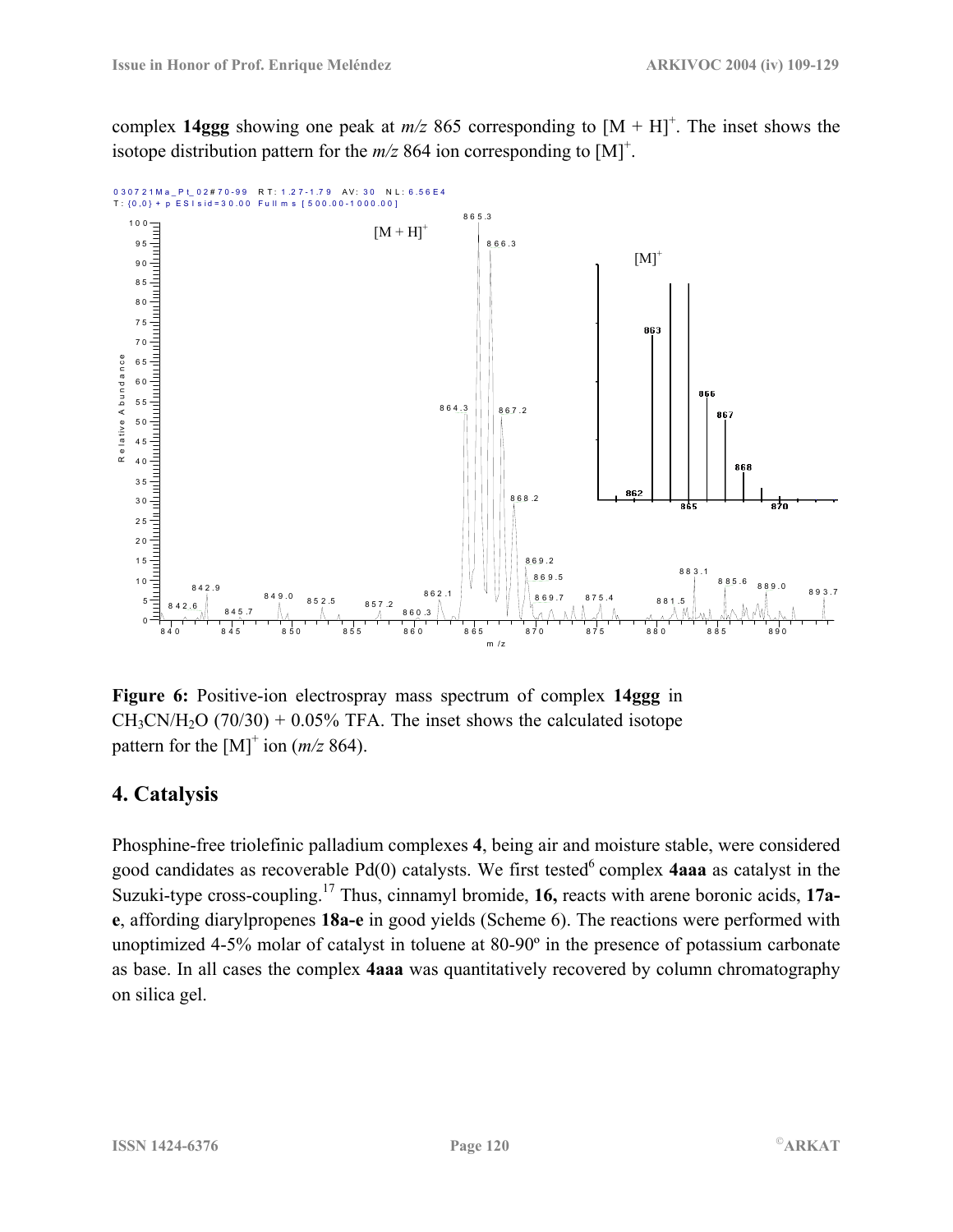

75-99% yield with **4aaa**, recovery of **4aaa** by chromatography 5 runs for each X-Ph-B(OH)2 with **4aac,** similar yields, recovery of **4aac** by filtration



5 runs with the same batch of **4aac**: 82, 91, 94, 96, 89%. Quantitative recovery of **4aac** by filtration

**Scheme 6.** Macrocyclic complexes **4** as catalysts in Suzuki-type couplings.

Anchoring the homogeneous catalyst to an insoluble organic polymer allows easy complex recovery by simple filtration. Thus, the macrocycle-containing cross-linked polystyrene catalyst **4aac** was tested<sup>6</sup> in the same reaction (Scheme 6). Five consecutive runs for each areneboronic acid were performed with the same batch of catalyst, which was quantitatively recovered by filtration and reused in the next run without decrease of activity. Polymer **4aac** was also an efective catalyst<sup>6</sup> in the Suzuki cross-coupling between 4-iodonitrobenzene 19 and phenylboronic acid **17d** to afford nitrobiphenyl **20** (scheme 6). The reaction was performed in acetone-water (1:1) at 70-80º in the presence of potassium carbonate, with recovery and reuse as mentioned before.

The pyrrole groups of complexes containing ferrocenyl and pyrrole groups, **4iip** and **4ipp**, were electropolymerized upon exposure to sufficiently positive potentials, in order to generate highly stable modified electrodes. Ferrocenyl groups were attached for electrochemical monitoring of the polymerization process. These polypyrrole modified electrodes are efficient heterogeneous catalysts for the same cross-coupling reactions of Scheme  $6<sup>12</sup>$ 

Catalytic activity does not depend on the aryl substitution on the macrocycle. Thus, complex **4ggi** is also a good catalyst<sup>9</sup> for the Suzuki-type reaction between iodobenzene 21 and phenylboronic acid 17d ( $K_2CO_3$ , acetone-water 1:1, 60<sup>o</sup>) and for the Heck reaction<sup>18</sup> of ethyl acrylate **23** with iodobenzene **21** (KOAc, Bu4NBr, DMF, 60º) (Scheme 7). In both cases complex **4ggi** was recovered by column chromatography on silica gel in 95 and 55% yield, respectively. For the Heck reaction the rest of the macrocyclic catalyst was recovered as uncomplexed **1ggi**.

The above mentioned partial decomplexation in the Heck reaction led us to consider arenediazonium salts as substrates for that reaction, as they present some advantages, such as superior reactivity of the nucleofuge  $(N_2)$  over bromide and iodide, short reaction times, and mild reaction conditions without added base. Indeed, complex **4ggi** efficiently catalyzed<sup>11</sup> the arylation of acrylates and styrene with different arenediazonium tetrafluoroborates **27a-g** in ethanol at room temperature (Scheme 7). Recovery of **4ggi** by column chromatography was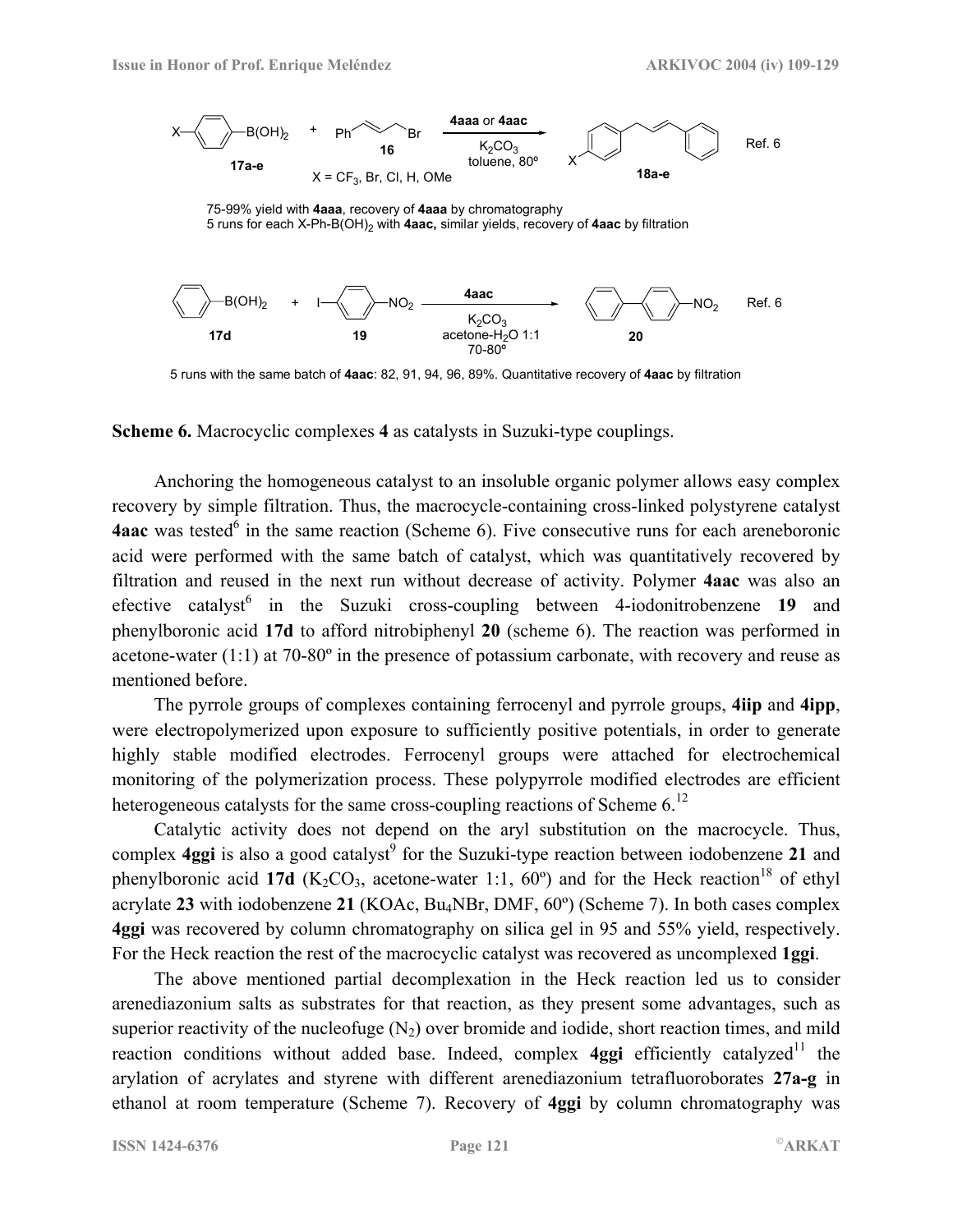practically quantitative. ESI-MS studies<sup>19</sup> provided evidence for oxidative addition species formed in the catalytic cycle immediately before the rate-limiting step.<sup>11</sup>



**Scheme 7.** Macrocyclic complexes 4 as catalysts in Suzuki-type couplings and in Heck reactions.



The ionic solvent containing the catalytic species is recycled and reused up to six times without noticeable lose of activity

**Scheme 8.** Macrocyclic complexes 4 as catalyst in hydroarylation reactions in ionic solvents.

S. Cacchi's group has found<sup>15</sup> that the hydroarylation of alkynes in ionic liquids can be efficiently conducted with our macrocyclic catalysts. Thus, diphenylacetylene **30** reacts with aryl iodides **31a-g** and triethylamine/formic acid under catalyst by **4ggg,** in 1-butyl-3 methylimidazolium tetrafluoroborate ([bmim]BF4) (Scheme 8). The ionic solution containing the catalyst can be recycled and reused in six runs without loss of activity. Other classical palladium sources gave poorer results with respect to yields and recovery. The procedure has been applied<sup>15</sup> to the preparation of 3-arylquinolines through a domino hydroarylation/cyclization process.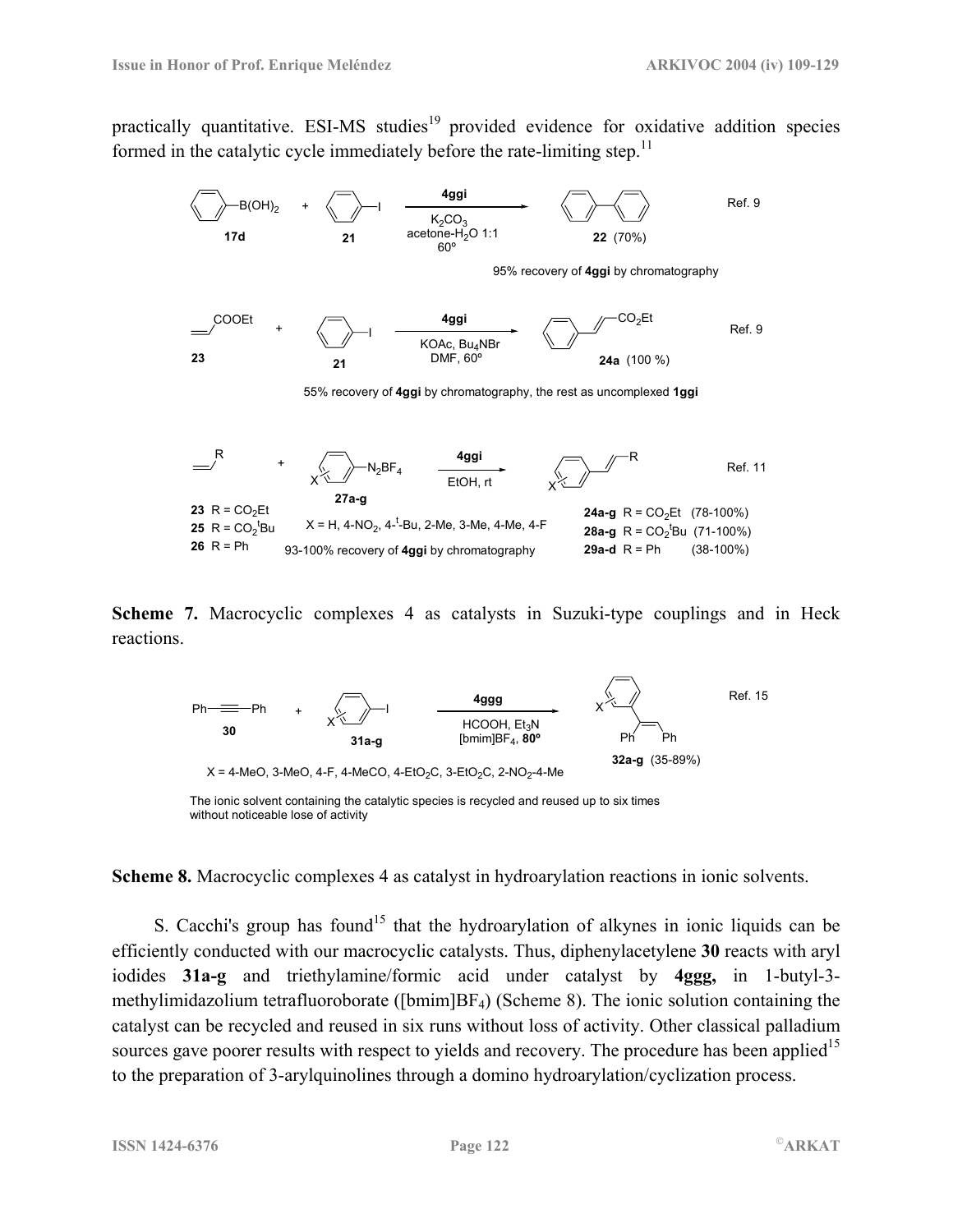Macrocyclic palladium complexes **4** were not catalytically active in telomerization and in Tsuji-Trost allylation reactions in the absence of added phosphine.<sup>8,14</sup> However, J. Muzart, F. Henin and coworkers showed<sup>8,14</sup> that the telomerization of butadiene with methanol can be performed with **4aaa** and monodentate phosphines, the catalytic species being recycled up to four times by adding fresh phosphine each time (Scheme 9).



**Scheme 9.** Role of macrocyclic complexes 4 in telomerization and Tsuji-Trost reactions.

Moreover, the addition of free macrocycle **1aaa** to the catalytic systems formed *in situ* from palladium sources  $(Pd(dba)_{2}, Pd(OAc)_{2})$  associated with phosphines has a stabilizing effect on palladium and allowed the recovery and reuse of the catalyst after addition of fresh phosphine each time. This was not possible without added **1aaa**. To get information about the real catalytic species in the telomerization reaction in the presence of macrocycle, we undertook mechanistic studies<sup>14</sup> by <sup>19</sup>F-NMR and <sup>31</sup>P-NMR with macrocycle **1** iii and complex 4 iii. The three fluorine atoms show one signal in the ligand **1jjj**, whereas the complex **4jjj** shows two fluorine signals of relative intensity 1:2. The conclusions are in Scheme 9. Complex **4jjj** reacts with two moles of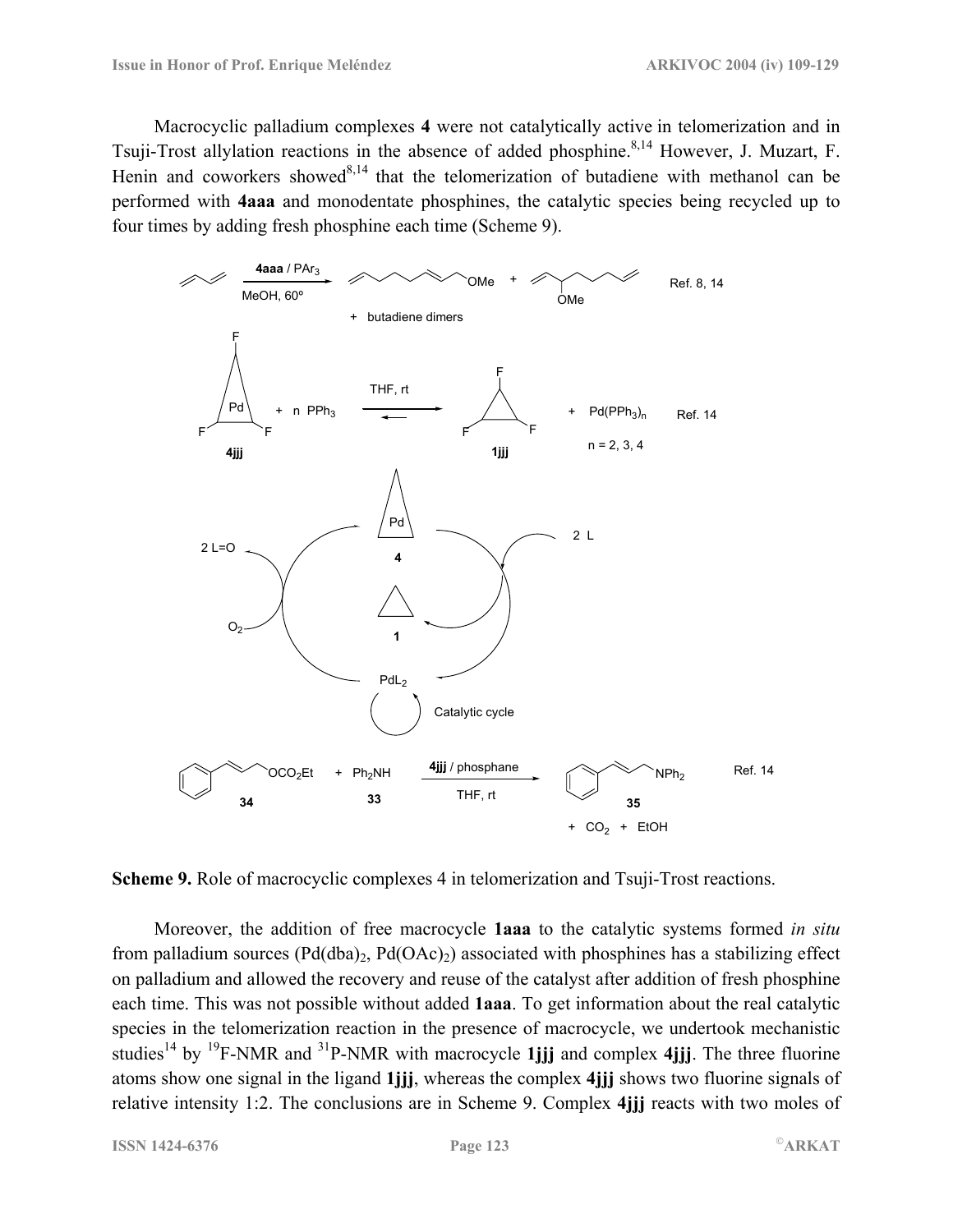phosphine (or one mole of bidentate phosphine) to afford directly the highly active 14-electron  $PdL<sub>2</sub>$  species. After catalysis ends up, if the phosphine is oxidized, palladium(0) reverts to the free macrocycle **1jjj**, to be stored as complex **4jjj**, thus preventing agglomeration and remaining available for a new reaction, that requires addition of fresh phosphine but not of fresh palladium.

The allylation of diphenylamine **33** with cinnamyl carbonate **34** (Scheme 9) in the presence of 4*jjj* and phosphine in THF at room temperature to give 35 was also monitored<sup>14</sup> by <sup>19</sup>F and  $31P-NMR$ , the results being consistent with the same mechanistic proposal. Further evidence of the formation of intermediate species  $PdL_n$  when macrocycles 4 react with phosphines was gained by an ESI-MS study<sup>14</sup> of the reactions between complex **4ggi** and several phosphines in THF.

#### Ar<sup>1</sup>SO<sub>2</sub>NHBoc ———<sup>i</sup> Br $\overline{\phantom{a}}$  are  $\overline{\phantom{a}}$  $N \rightarrow \qquad \qquad \sqrt{N}$ Boc  $SO_2$ Ar<sup>1</sup> Boc  $Ar<sup>1</sup>$  $O_2S - N \rightarrow$   $\overline{N} - SO_2Ar^1 - N$  $N \rightarrow \qquad \qquad \sqrt{N}$ H  $\mathsf{SO}_2\mathsf{Ar}^1$ H  $Ar^1O_2S$ iii + **7a**  $N \rightarrow \sim N$  $SO_2$ Ar<sup>1</sup> SO2Ar Ar <sup>1</sup> <sup>1</sup> O2S N **36aaa**  $N \rightarrow$   $\rightarrow$   $\rightarrow$   $\rightarrow$  $SO_2Ar^1$  $Ar^1O_2S^{-N}$   $\longrightarrow$   $\longrightarrow$   $\longrightarrow$   $\sim$   $\sim$   $SO_2Ar^1$ N **41a M = Pd 41b M = Pt**  $41c$  M = AgBF<sub>4</sub> iv M **10a 39aa 40aa**  $Ar<sup>1</sup>$  $= 2,4,6$ -*i*PrC<sub>6</sub>H<sub>2</sub>

## **5. Related macrocycles**

**Scheme 10.** Preparation of macrocycle 36. Reagents and conditions: i.-  $K_2CO_3$ , acetonitrile, reflux, then cis-1,4-dibromobutene (0.5 equiv); ii.- TFAA, dichloromethane, room temperature; iii.- K<sub>2</sub>CO<sub>3</sub>, refluxing acetonitrile; iv.- Pd(PPh<sub>3</sub>) <sub>4</sub>, refluxing THF, or Pt(PPh<sub>3</sub>) <sub>4</sub>, DMF, 130°C, or AgBF4, refluxing acetone.

We have increased the family of our 15-membered macrocycles modifying the olefin precursors with the aim of studying the complexating ability of the new members of the family. Thus, we have prepared  $(E,E,Z)$ -1,6,11-tris $[(2,4,6-1.1\text{ isomorphism of }10,11-1.6,11-1.6]$ triazacyclopentadeca-3,8,13-triene, 36, (Scheme 10),<sup>20</sup>  $(E.E)$ -1,6,11-tris(arenesulfonyl)-3,4benzo-1,6,11-triazacyclopentadeca-8,13-dienes,  $37$  (Scheme 11),<sup>21</sup> and 1,6,11tris(arenesulfonyl)-3,4;8,9;13,14-tribenzo-1,6,11-triazacyclopentadecanes, **38** (Scheme 12).<sup>21</sup>

Macrocycle **36** featuring one cis double bond was synthesized through pathway "b" as indicated in Scheme  $10^{20}$  It forms palladium(0), platinum(0), and silver(I) complexes 41, the same as its all-*trans* counterpart **1aaa**. However, preparation of **36** has the disadvantage that *cis*-1,4-dibromo-2-butene has to be prepared whereas its trans isomer is commercially available.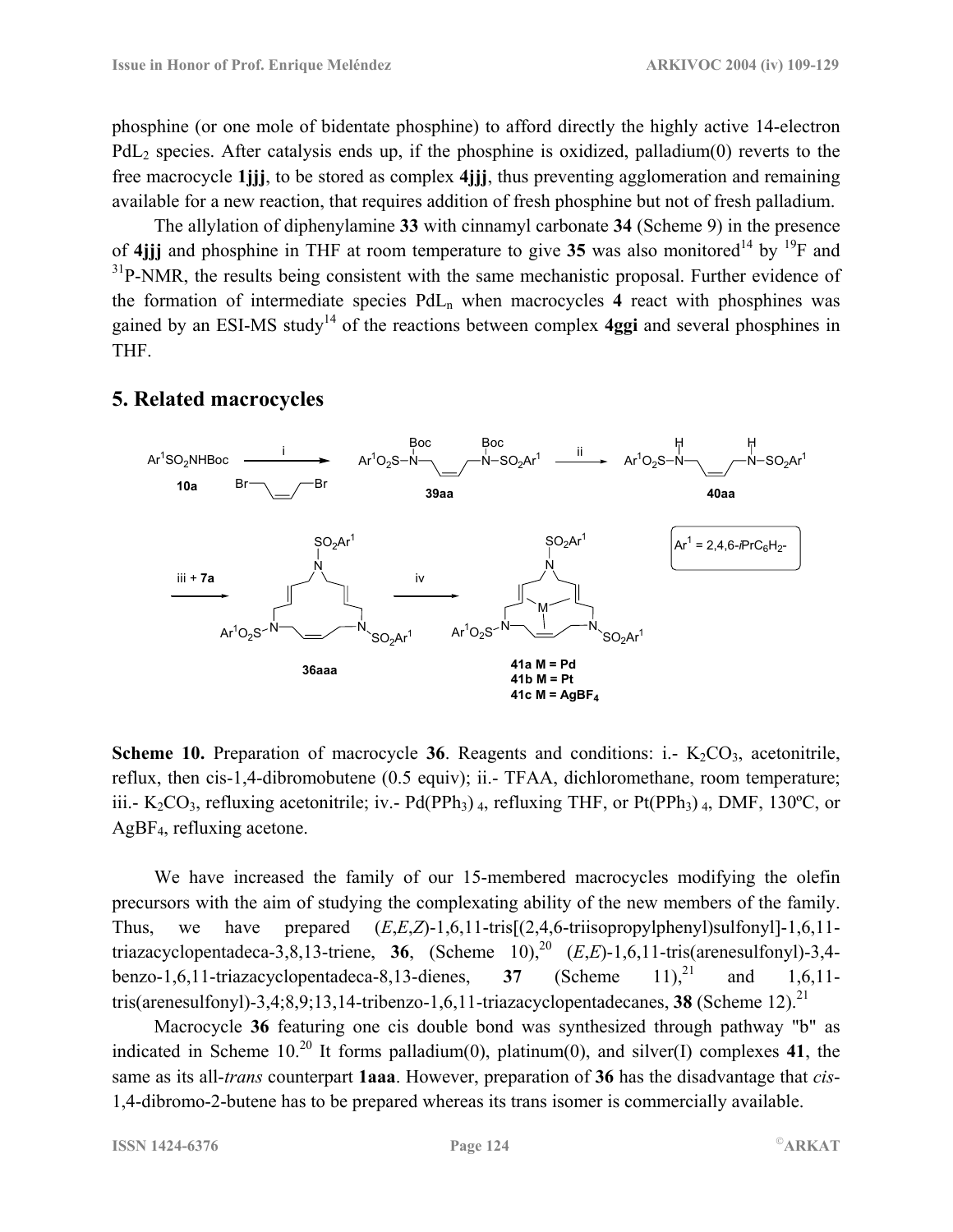

**Scheme 11.** Preparation of macrocycles 37. Reagents and conditions: i.-  $K_2CO_3$ , refluxing acetonitrile; ii.- TFAA, dichloromethane, room temperature; iii.- 42 (one equiv),  $K_2CO_3$ , refluxing acetonitrile.



**Scheme 12.** Preparation of macrocyles 38. Reagents and conditions: i.- 42 (four equiv),  $K_2CO_3$ , refluxing acetonitrile; ii.-  $Ar^2SO_2NH_2$  (0.5 equiv),  $K_2CO_3$ , refluxing acetonitrile; iii.- TFAA, dichloromethane, room temperature; iv. - 42 (1 equiv),  $K_2CO_3$ , refluxing acetonitrile.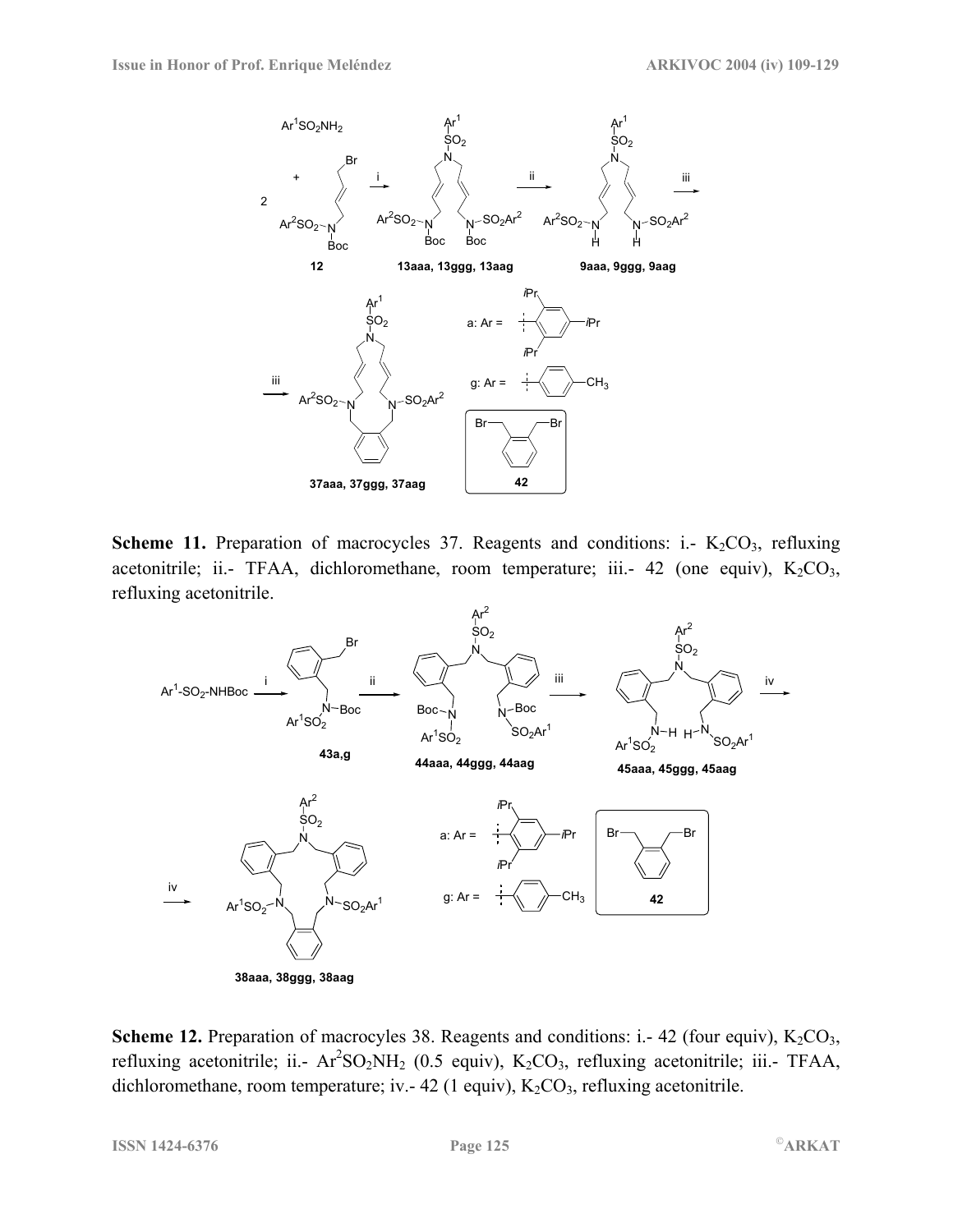Pathway "c" was followed for the synthesis of macrocycles 37 and 38.<sup>21</sup> In these cases *trans*-1,4-dibromo-2-butene was substituted by 1,2-bis(bromomethyl)benzene in the required steps (Schemes 11 and 12). This type of synthesis is versatile, and it permits once more one to combine different aryl groups at different synthetic steps. Moreover, the cyclization step is excellent, the formation of higher cycles and/or polymers not being a problem.

Macrocycles **37** and **38** exhibit only weak coordinating ability towards silver tetrafluoroborate but none towards silver triflate or palladium(0). When macrocycles **37aaa, 37ggg, 38aaa**, and **38aag** were treated with Cr(CO)<sub>6</sub> in refluxing di-*n*-butylether under inert atmosphere, extremely insoluble complexes were formed. Each of them showed two strong infrared peaks in the  $1898\pm6$  and  $1972\pm4$  cm<sup>-1</sup> regions, as required for trigonal-pyramidal complexes of the  $L_3Cr(CO)$ <sub>3</sub> type. Evidence for structures  $37ggg-Cr(CO)$ <sub>3</sub> and  $38aag-Cr(CO)$ <sub>3</sub> was obtained by HRMS.

Finally we have taken advantage of the availability of intermediates **6** and **8**, required for the formation of 15-membered macrocycles **1** through routes "a" and "b", for the preparation of 20-membered macrocycles 46 (Scheme 13).<sup>22</sup>



**Scheme 13.** Preparation of macrocycles **46**. Reagents and conditions: i.-  $K_2CO_3$ , refluxing CH<sub>3</sub>CN; ii.- NaH on **8**, then 6 in DMF, 90°C.

#### **6. Concluding remarks**

We have discovered a new family of 15-membered macrocycles easily made from commercially available *trans*-1,4-dibromo-2-butene and arenesulfonamides. The cyclization step is performed in good yield without special difficulties due to the formation of polymers or higher rings, although in certain cases both polymers and 30-membered rings have been detected or isolated.<sup>10</sup> Macrocycles of this family coordinate certain transition metals. Thus, palladium(0), platinum(0),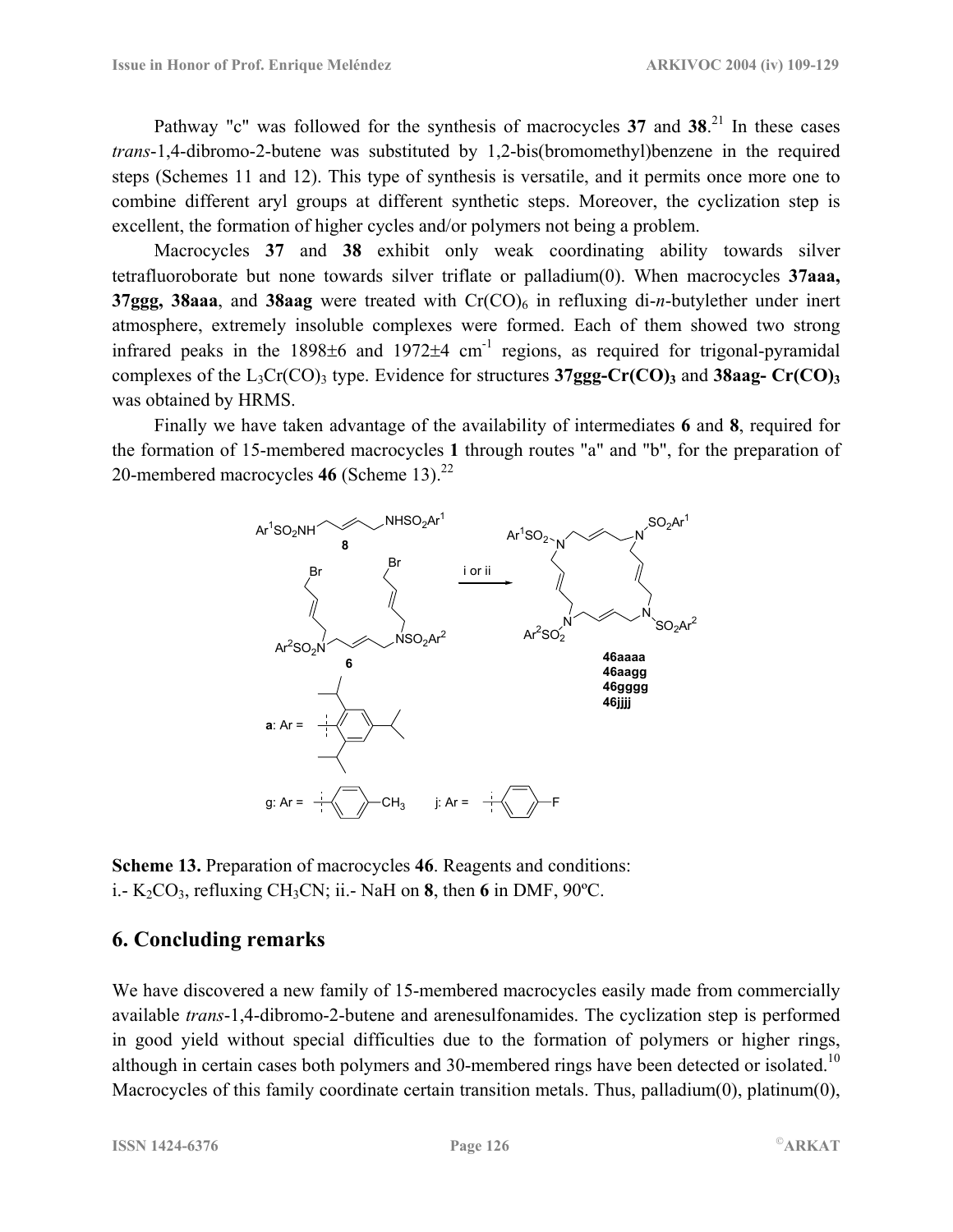and silver $(I)$  complexes have been prepared and analyzed. The palladium and platinum complexes are planar trigonal. Little is known on complexes with other transition metals.

The palladium complexes **4** are excellent catalysts or precatalysts in certain organic reactions traditionally catalyzed by palladium species. Thus, compounds **4** catalyze Suzuki-type cross couplings, Heck reactions, <sup>11</sup> hydroarylation of alkynes, <sup>15</sup> and telomerization of butadiene. $8,14$  The mechanisms of catalysis are different, and in some cases are far from clear. For telomerizations we have shown that complexes **4** play the role of palladium source before catalysis and harbor for palladium after catalysis, preventing agglomeration and precipitation.<sup>14</sup> Recovery and reuse of our catalysts is possible in all the cases above referred, and even a polymeric version, amenable to recovery by simple filtration, has been successfully used.<sup>6</sup> These facts permits us to believe that our palladium complexes of 15-membered macrocycles can be excellent substitutes for the more classical sources of palladium such as  $Pd_2(dba)$ <sub>3</sub> and  $Pd(PPh_3)_{4}$ . The traditional and broadly spread phosphine ligands have a serious drawback: they are strong reducing agents and, more frequently than not, they are converted into their phosphine oxides, thus permitting palladium to agglomerate and to precipitate in an inactive form.

Furthermore, the preparation of our ligands **1** is versatile. Only the olefinic double bonds are active as coordinating centers, the nitrogen atoms being non-coordinating. This permits to play with the sulfonamide moieties for different purposes. Thus, different substituents in the benzene ring, or other non-benzenic groups in the sulfonamide permit to enhance and improve certain properties to the macrocycles. This has been explained along the text of this review. Furthermore, we have opened a new axis of research in which we try to convert our macrocycles into molecular materials.

Finally, by varying the open-chain precursors, the synthesis of structurally related macrocycles is possible. Thus, preparations of its geometrical isomers, of compounds possessing benzene rings in the place of isolated double bonds, and of larger macrocycles such as 20 membered rings have been performed.

#### **Acknowledgements**

Continuous financial support has been obtained from the Spanish Ministry of Science and Technology and from *Generalitat de Catalunya*. The last financed projects are 2002BQU-04002 and 2001SGR00181. Collaborations with the groups of Jacques Muzart and Françoise Hénin in Reims, and of Sandro Cacchi in Rome have been possible thanks to the COST program (COST D12/0011/98, D12/0028/999, and D24/0013/02) and to the Socrates-Erasmus program of the European Union. One of us (R.M.S.) has been incorporated to the research group through a "Ramón y Cajal" contract (MCYT-FEDER/FSE).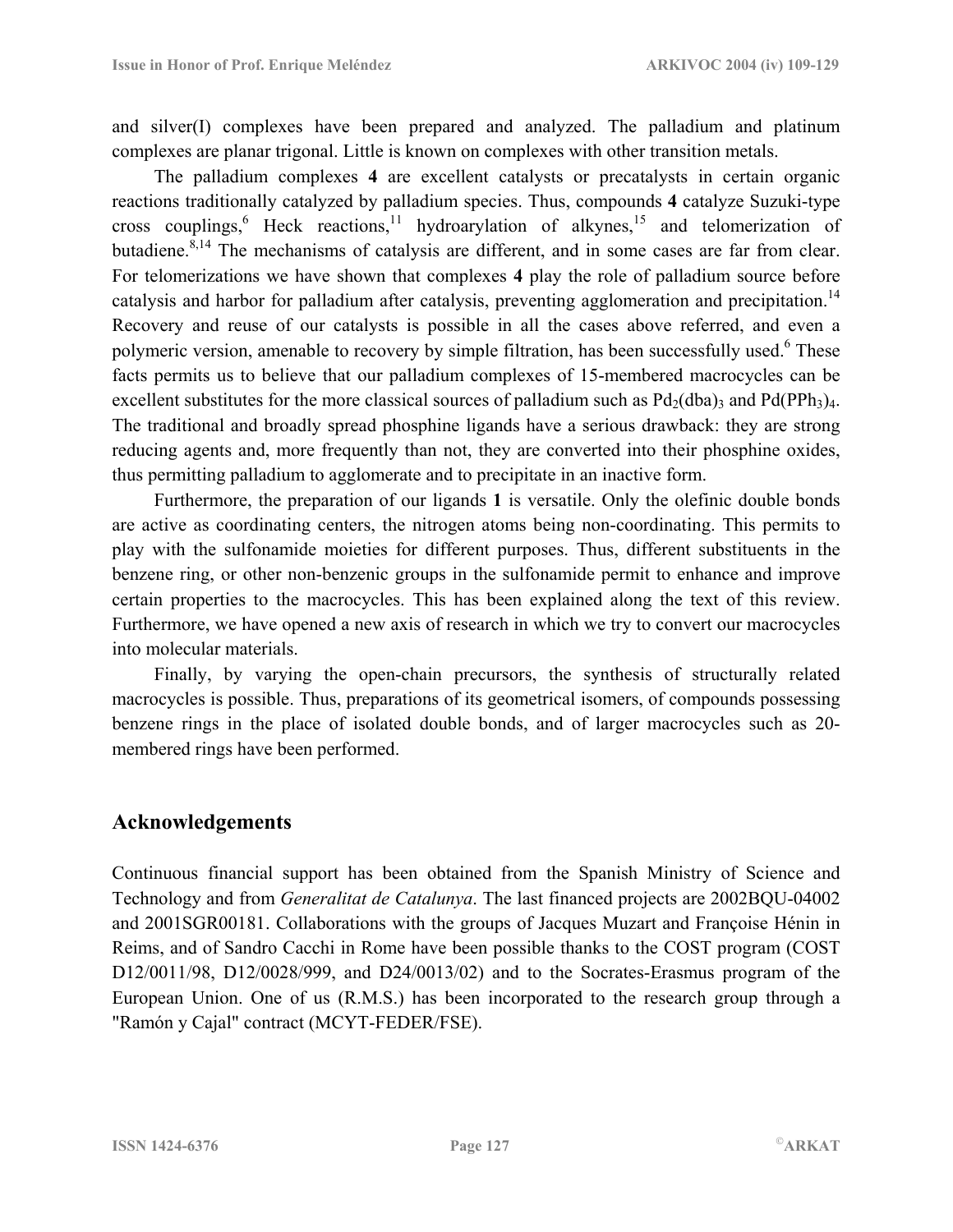## **References**

- 1. (a) Kaden, T.A., in *Comprehensive Heterocyclic Chemistry, II*; Katritzky, A.R.; Rees, C.W.; Scriven, E.F.V., Eds.; Elsevier Science Ltd, Oxford; **1996**, vol 9, chapter 9.28, pp. 789-807. (b) Gokel, G.W.; Fedders, M.F., in *ibid*, vol 9, chapter 9.31, pp. 863-892.
- 2. (a) Ripka, A.S.; Bohacek, R.S.; Rich, D.H. *Bioorg. Med. Chem. Lett*. **1998**, *8*, 357. (b) Goldring, W.P.D.; Weiler, L. *Org. Lett*. **1999**, *1*, 1471.
- 3. For a review see: Wilke, G. *Angew. Chem., Int. Ed. Engl*. **1988**, *27*, 185.
- 4. Cerezo, S.; Cortés, J.; López-Romero, J.-M.; Moreno-Mañas, M.; Parella, T.; Pleixats, R.; Roglans, A. *Tetrahedron* **1998**, *54*, 14885.
- 5. Cerezo, S.; Cortés, J.; Galvan, D.; López-Romero, J.-M.; Moreno-Mañas, M.; Pleixats, R.; Avilés, F.X.; Canals, F; Roglans, A. *Rapid Commun. Mass Spectrom*. **1999**, *13*, 2359.
- 6. Cortés, J.; Moreno-Mañas, M.; Pleixats, R. *Eur. J. Org. Chem.* **2000**, 239.
- 7. Cerezo, S.; Cortés, J.; Galvan, D.; Lago, E.; Marchi, C.; Molins, E.; Moreno-Mañas, M.; Pleixats, R.; Torrejón, J.; Vallribera, A. *Eur. J. Org. Chem.* **2001**, 329.
- 8. Estrine, B.; Blanco, B.; Bouquillon, S.; Hénin, F.; Moreno-Mañas, M.; Muzart, J.; Pena, C.; Pleixats, R. *Tetrahedron Lett.* **2001**, *42*, 7055.
- 9. Llobet, A.; Masllorens, E.; Moreno-Mañas, M.; Pla-Quintana, A.; Rodríguez, M.; Roglans, A. *Tetrahedron Lett.* **2002**, *43*, 1425.
- 10. Moreno-Mañas, M.; Spengler, J. *Tetrahedron* **2002**, *58*, 7769.
- 11. Masllorens, J.; Moreno-Mañas, M.; Pla-Quintana, A.; Roglans, A. *Org. Lett.* **2003**, *5*, 1559.
- 12. Llobet, A.; Masllorens, E.; Rodríguez, M.; Roglans, A.; Benet-Buckholtz, J. *Eur. J. Inorg. Chem*. in press.
- 13. Cerezo, S.; Cortés, J.; Lago, E.; Molins, E.; Moreno-Mañas, M.; Parella, T.; Pleixats, R.; Torrejón, J.; Vallribera, A. *Eur. J. Inorg. Chem.* **2001**, 1999.
- 14. Moreno-Mañas, M.; Pleixats, R.; Spengler, J.; Chevrin, C.; Estrine, B.; Bouquillon, S, Hénin, F.; Muzart, J.; Pla-Quintana, A.; Roglans, A. *Eur. J. Org. Chem*. **2003**, 274.
- 15. Cacchi, S.; Fabrizi, G.; Goggiamani, A.; Moreno-Mañas, M.; Vallribera, A. *Tetrahedron Lett.* **2002**, *43*, 5537.
- 16. Keasey, A.; Mann, B.E.; Yates, A.; Maitlis, P.M. *J. Organomet. Chem.* **1978**, *152*, 117.
- 17. For recent reviews on the Suzuki cross-coupling see: (a) Suzuki, A. *J. Organomet. Chem*. **1999**, *576*, 147. (b) Kotha, S.; Lahiri, K., Kashinath, D. *Tetrahedron* **2002**, *58*, 9633.
- 18. For recent reviews on the Mizoroki-Heck reaction see: (a) Crisp, G.T. *Chem. Soc. Rev*. **1998**, *27*, 427. (b) Beletskaya, I.P.; Cheprakov, A.V. *Chem. Rev*. **2000**, *100*, 3009. (c) Whitcombe, N.J.; Hii, K.K.; Gibson, S.E. *Tetrahedron* **2001**, *57*, 7449. (d) Bhanage, B.M.; Arai, M. *Catal. Rev*. **2001**, *43*, 315.
- 19. For uses of ESI-MS in direct observation of reaction intermediates see: (a) Wilson, S.R.; Pérez, J.; Pasternak, A. *J. Am. Chem. Soc*. **1993**, *115*, 1994. (b) Aliprantis, A.O.; Canary, J.W. *J. Am. Chem. Soc*. **1994**, *116*, 6985. (c) Ripa, L.; Hallberg, A. *J. Org. Chem*. **1996**, *61*, 7147. (d) Brown, J.M.; Hii, K.K. *Angew. Chem., Int. Ed. Engl*. **1996**, *35*, 657. (e) Hii, K.K.;